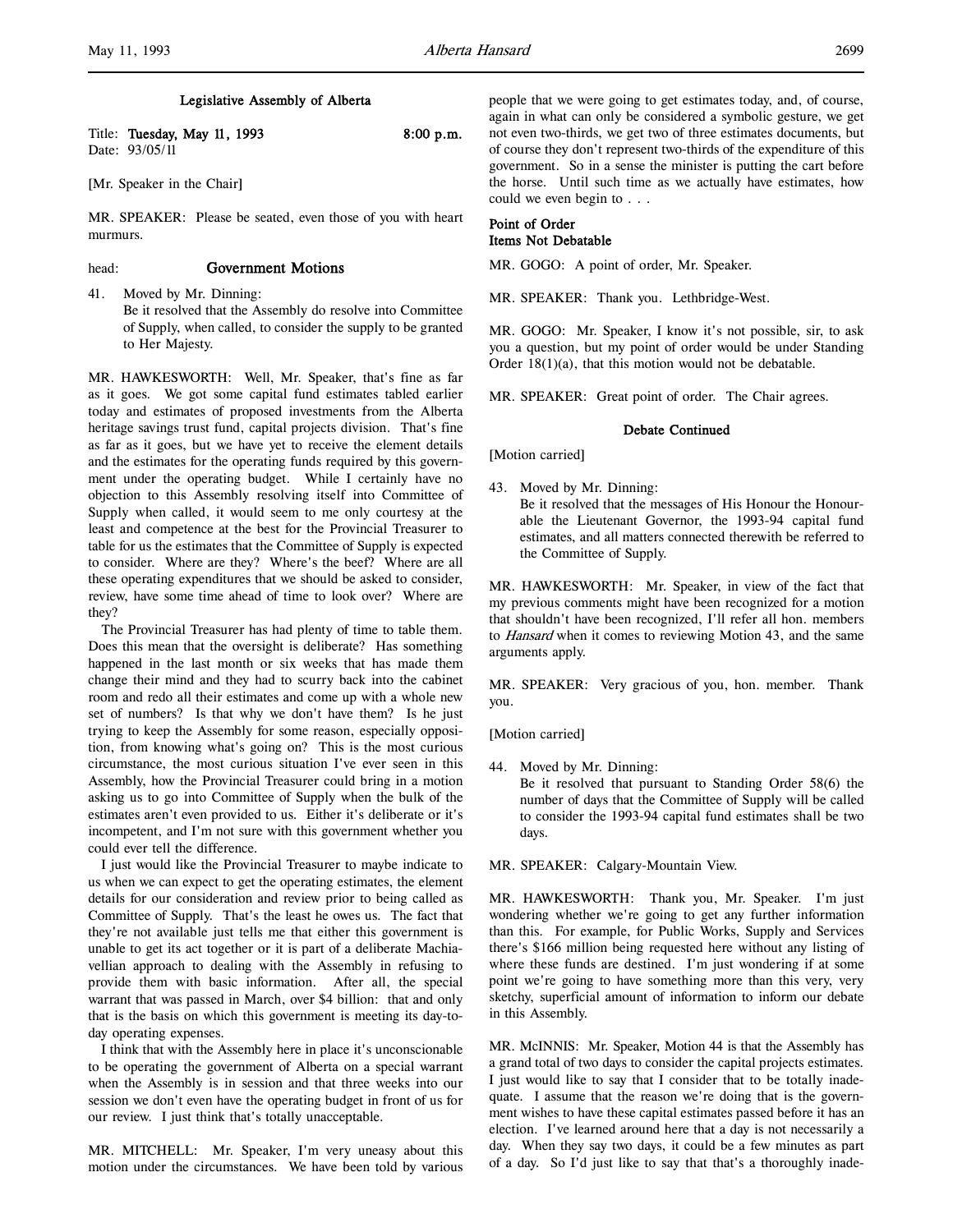quate amount of time. I'd also like to know where the main spending estimates are.

[Motion carried]

45. Moved by Mr. Dinning: Be it resolved that the messages of His Honour the Honourable the Lieutenant Governor, the 1993-94 estimates of proposed investments of the Alberta heritage savings trust fund, capital projects division, and all matters connected therewith be referred to the Committee of Supply.

MR. MITCHELL: Mr. Speaker, I oppose . . .

# Point of Order Items Not Debatable

MR. KOWALSKI: A point of order, Mr. Speaker. The Standing Order is again  $18(1)(a)$ .

MR. SPEAKER: The Chair apologies for being so dozy tonight. Just half a moment. Thanks, Edmonton-Meadowlark.

#### Debate Continued

[Motion carried]

- 46. Moved by Mr. Dinning:
	- Be it resolved that the Assembly do resolve itself into Committee of Supply, when called, to consider the 1993-94 estimates of proposed investments of the Alberta heritage savings trust fund, capital projects division.

[Motion carried]

# head: Government Bills and Orders

head: Second Reading

# 8:10 Bill 68 Public Sector Pension Plans Act (No. 2)

MR. DINNING: Mr. Speaker, I beg leave to move second reading of Bill 68, the Public Sector Pension Plans Act (No. 2).

In summary, Mr. Speaker, this legislation puts in place and legislates by this Assembly some very important agreements that were reached over the last 12 months among and between the government and representatives of the local authorities pension plan, the public service pension plan, the universities academic pension plan, the special forces pension plan, and the public service management pension plan. This legislation confirms those agreements and secures the long-term financial security of the current participants in those various plans, ensures the security not only of those who are now members and future beneficiaries but also the existing beneficiaries of the plan. It also assists Alberta taxpayers in ensuring that the taxpayer dollars associated with and directed to these funds are known and are predicted and are secure for the future.

I have to pay a special word of compliment to my predecessor, the hon. Member for Lethbridge-East, in some very long and difficult but very successful and fruitful negotiations with the various representatives of these plans, because, Mr. Speaker, what we've done is put in place a fully actuarially sound plan to fund the liabilities that were previously unfunded liabilities and now will become contractually funded liabilities that will be paid off over a period of time.

The legislation is broken down into the various plans and spells out the contributions, the establishment of various boards under the

plan, the requirement for actuarial valuation reporting, and current service funding. It creates and parcels up the existing pension plan so that there is a specific and distinguishable set of funds to protect the assets of the funds and protect the assets that belong to the beneficiaries of those programs. It provides for a cost of living adjustment that has been negotiated in virtually all of the plans to the tune of 60 percent of the cost of living of the Alberta CPI. It provides in some cases, Mr. Speaker, the opportunity for transition such that if at the choice of the members of that plan, the members of the various boards, they wish to opt to run their own pension plan, make their own set of arrangements, then there are transitional arrangements spelled out in the document.

Mr. Speaker, I had the pleasure earlier today of filing with the Assembly a variety of letters from a number of people, including the Edmonton Police Association, the city of Calgary commissioner's office, the Confederation of Alberta Faculty Associations, the Alberta Union of Provincial Employees, as well as the office of the president of the Banff Centre, all of whom have called upon members of this Legislature to enact this legislation, to ensure its passage during the spring sittings of the Legislative Assembly. I have – and I will delay the filing of these documents – and will file with the Assembly tomorrow two additional letters, one from the Alberta Association of Registered Nurses and another from the president of the University of Calgary, again calling upon this Legislature to enact this important piece of legislation, to secure the future financial security of the participants in this plan, present and future, as well as protection for the taxpayers of the province.

It's my pleasure to move second reading of Bill 68.

MR. SPEAKER: Thank you. Calgary-Mountain View.

MR. HAWKESWORTH: Yes, thank you, Mr. Speaker. I hope that this Bill in front of us finally brings to a close a very rocky and difficult set of negotiations that have been attempted to resolve a very significant problem facing the government of Alberta. Certainly it's something that we've called for for some years, for the province to focus its mind on the growing unfunded pension liabilities contained in a number of current pieces of legislation.

In opening up the issue, it became quite adversarial at times, very difficult. There were almost ultimatums and fiats laid down by the Provincial Treasurer about how this problem was to be resolved on the backs of the current participants. It had the effect, Mr. Speaker, of generating a significant reaction. They went into the negotiating room over a period of several months, and last year the government brought forward a resolution of the issue, in which there was agreement from various plan participants to accept a surcharge and increase contributions. It seemed that once the provincial government got what they wanted out of the negotiations, that's basically where the issue remained. They seemed to be satisfied that they had gotten what they wanted.

So when we came to Bill 47, which I believe is still on the Order Paper for second reading, the Public Sector Pension Plans Act, again it had the effect of generating a lot of controversy, because Bill 47 failed to incorporate a number of the key principles that were the foundation of the terms of agreement that had been achieved between the government and the pension boards. For example, such essential issues as a board of trustees that would truly represent the employer and employee groups was a key issue that wasn't properly reflected in Bill 47. The investment control that the boards were to exercise and the issue of governance weren't properly reflected in Bill 47. The way that Bill 47 was structured left the Provincial Treasurer to essentially maintain control of the plans and funds although these new boards were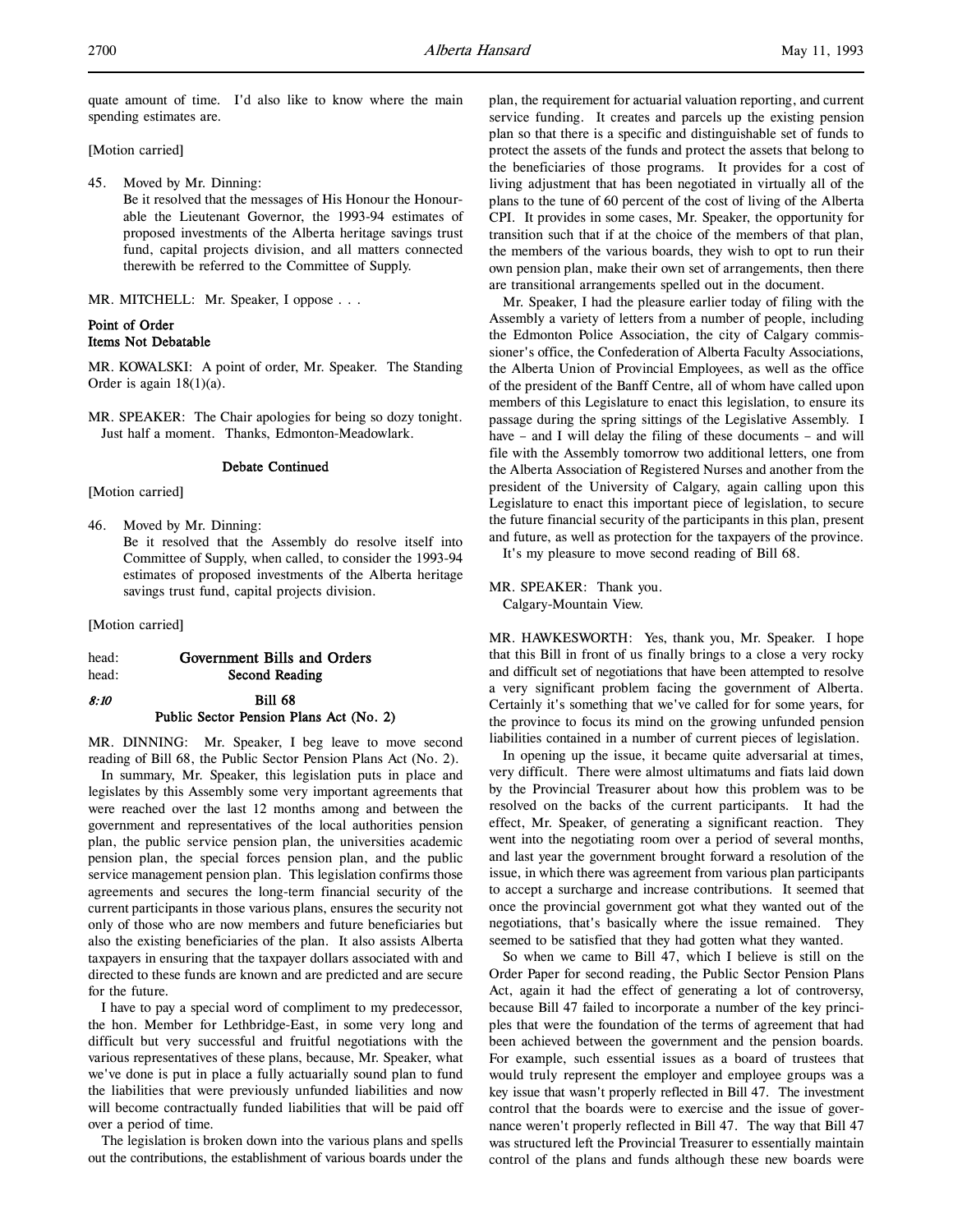established under Bill 47 without a lot of authority and without a lot of the ability to make key decisions regarding the pension plans. It also seemed that once Bill 47 was tabled in the Legislature, there were lots of promises made about ongoing communication, resolving the outstanding issues, and so on. It left the impression for plan participants out there in the province, Mr. Speaker, that the government was not really very interested in resolving the outstanding issues, so there it sat.

## 8:20

I recall getting a number of pieces of correspondence back in the fall of 1992. Certain discussion papers had been promised that failed to be delivered. Certain analyses were promised and failed to be delivered. A working paper was late in arriving, and they weren't sure whether it was even going to show up. It was just an ongoing loss of opportunity from one incident to another, one chapter to another. It just seemed almost as if the government had gone out of their way to antagonize the very people they were trying to negotiate with.

So I must say that it was with some pleasant surprise, Mr. Speaker, that the Provincial Treasurer was able to table some letters for our consideration from people who are members of the pension plan boards. The people on the boards are very, very key and play a significant role. I am pleased that these letters have been provided to us, that they in essence endorse this legislation that's before us, and I think that is an important accomplishment. I believe the whole process was designed to bring us to a situation where both parties could say that they feel the resolution is one they can accept with honour. I would just highlight for the members of the Assembly the letter from Pat Wocknitz, president of the Alberta Union of Provincial Employees. She makes a comment in her letter addressed to the Provincial Treasurer that she feels "that the process that brought us to this point" – this point being the legislation in front of us – "from my initial meeting with you in January has been positive." I guess when you read these kinds of correspondence, it makes me feel that there was some genuine give and take, genuine negotiations going on in terms of the government and the plan participants.

Another one from CAFA, the Confederation of Alberta Faculty Associations. The president has indicated that "a great deal of work has gone into the agreement that has been reached." He emphasizes that the board and the volunteers and the staff of the department have reached agreement and

regardless of the progress of discussions of reform of the other provincial pension plans, we urge that the government (and opposition parties) take the earliest opportunity possible to bring the necessary legislation before the Legislature.

Given the history of this issue, Mr. Speaker, where we've had calls and letters and letter writing campaigns calling upon us to do all we can to hold up an unfair, unjust resolution in the legislation, I must say it is a refreshing and positive change to receive these kinds of letters. It indicates that at least there's been a different climate here and some recognition that the basic concerns, as outlined by the plan participants and the boards in the past, appear to have been addressed.

I recognize in the legislation that each schedule follows a pretty well set boilerplate process, if I might use the term, in terms that the organization of the legislation for each plan follows a common kind of process or a common outline and indicates that there is going to be a real governance of the plan on behalf of the boards that have been established. I assume that all the numbers have been crunched, that the unfunded pension liabilities will be addressed with the kinds of amounts laid out in legislation. Of course, at some point after a number of years, if it's felt by the

plan participants that they want to go their own way, there are provisions in the legislation to draw the plans to a close, and I guess they then become self-governing and independent of further requirements or a further trustee relationship with the Alberta government.

All told, Mr. Speaker, the key issues that were raised in the fall with me by a number of different people across the province certainly appear to have been addressed. And, as I say, when you have letters brought to your attention that urge endorsement rather than opposition to legislation, I just think that signifies that some good work has gone on, some genuine negotiations have gone on, and I would express my congratulations to the Provincial Treasurer for having been able to accomplish that.

## Speaker's Ruling Items Not Debatable

MR. SPEAKER: If the House would excuse me for half a moment.

Procedurally, for the record's sake, the Chair needs to read into it what was right and what wasn't about what was happening a bit earlier on. If hon. members want to make notes in their Order Paper, that's great, and if not, that's fine. I'm sure you'll have it so that you can deal with it a year from now in the proper way.

With respect to Motion 41 as moved, that motion was not debatable because it falls under Standing Order 18(1)(a). Now, hon. members, the Table and Chair have made a submission to the Committee on Parliamentary Reform with respect to the Standing Orders because we have some of these areas in here which give us exceptions instead of being stated in the positive. That is no excuse but is part of the confusion this evening. Standing Order 18(1)(a) says

18 (1) The following motions are debatable:

every motion

(a) standing on the Orders of the Day except a motion for the Assembly to go into committee at a later date.

If you don't catch the "except" you're in trouble in the Chair. So with respect to Motion 41, that was not debatable.

However, Motion 43 was debatable because it comes into effect with Standing Order 18(1)(i): every motion is debatable including a motion to refer. In the last line of Motion 43 it's referred.

Then we come on further to Motion 44 which slides back to the other side of the ledger and is not debatable under Standing Order 58(6), which is indeed part of what that particular motion is.

Having gone there, back and forth almost like the score in a hockey game, we come to Motion 45. Motion 45 was also debatable because at the last line it referred to Committee of Supply, so under Standing Order 18(1)(i) it is debatable.

Then Motion 46 was not debatable, and that applies because of Standing Order 18(1)(a).

In effect, what we had was 41 was not debatable, 43 was debatable, 44 was not debatable, 45 was debatable, and 46 was not debatable.

I apologize for the earlier confusion. This probably hasn't added much to making the record clearer, but it does indeed clear up what occurred.

I also have a notice from the minister that he'd be willing to table the letters that he referred to. Is the House willing to allow him to do this at this moment or would you prefer it later on when he sums up debate?

SOME HON. MEMBERS: He did this afternoon.

MR. SPEAKER: No, these are an additional two letters that the member has. Is the House agreeable to now?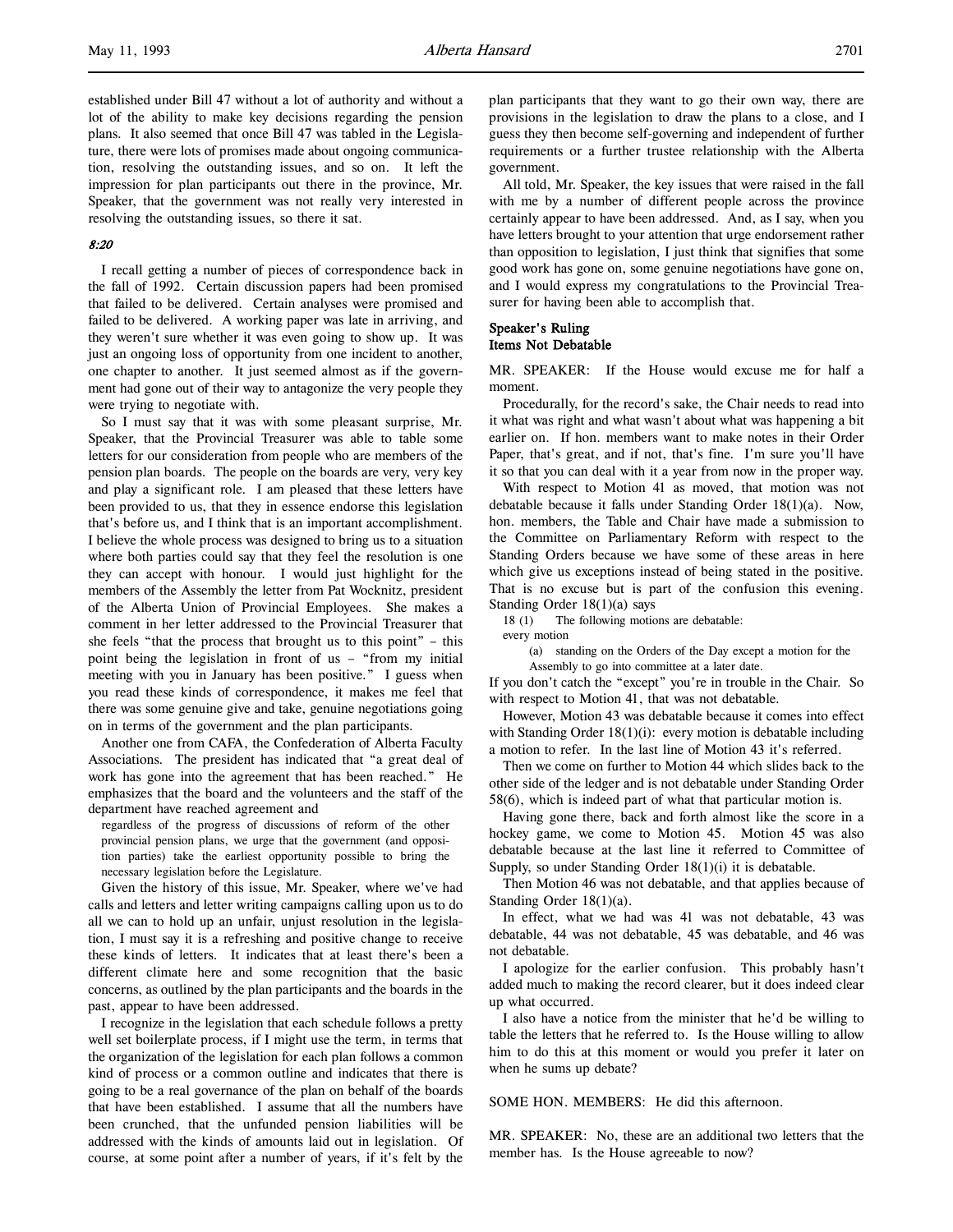HON. MEMBERS: Agreed.

MR. SPEAKER: Opposed? Carried. Thank you. Mr. Minister.

## head: Tabling Returns and Reports

MR. DINNING: Mr. Speaker, thank you for your generosity. I have two letters here: one from the president of the University of Calgary calling upon the Legislature to proceed with the legislation on the universities academic pension plan and another from the president of the Alberta Association of Registered Nurses calling upon us to enact the local authorities pension plan amendments without delay. I'll file those with members of the Assembly this evening.

MR. SPEAKER: Thank you.

head: Government Bills and Orders head: Second Reading

# 8:30 Bill 68 Public Sector Pension Plans Act (No. 2) (continued)

MR. SPEAKER: Edmonton-Meadowlark, please. Thank you for waiting.

MR. MITCHELL: Thank you, Mr. Speaker. I personally have always felt that most of what this government does is quite debatable, and it was interesting to me to see the technical links to which we had to go to find a couple of things that they've actually been able to do that weren't debatable. I found it very interesting. The fact that they would have to make a rule about something they did that wasn't debatable is quite extreme. [interjections] I would like to say that since they took the strong people off the front bench, really it's only two people that we need in this caucus to withstand you. [interjections] Why is Red Deer-North laughing?

I would like to say that our caucus does support this Bill. It's not our intention to delay it at all, but I would like to make a couple of points. I was interested in the effusiveness of the Member for Calgary-Mountain View. While I think this is an accomplishment, I think the assessment of such requires some qualification. First of all, Mr. Speaker, I think it should be noted that the huge unfunded pension liability which this particular Bill addresses would have been considerably smaller, would have been considerably more manageable, in fact would already have been managed if the government had fulfilled its obligations years ago each step of the way, year by year by year. What would have been done is that the government would have set aside money at that time, and that money would have grown, had it been managed properly and earned interest and compounded, and therefore the \$9.1 billion unfunded pension liability, which I think was about the peak of the unfunded pension liability, never would have become the problem that it is today.

The long and short of it is that the government is now putting up much more money than it would have had to put up had it met its obligations at the time those obligations arose over the last 20 years. In fact, Mr. Speaker, I expect that the taxpayers of Alberta would have paid as much as three-quarters less than they will have to pay now, because they will have to pay each cent of that unfunded liability, whereas had the obligation been met properly by government each year at the time it was incurred, year after year over the last 20 or so years, the money required would have

been much, much less and it would have grown and compounded as it had been invested in a pool of funds distinct from this government's general revenue fund.

The other point is that that management oversight, that neglect on the part of the government has led to other consequences. The money that should have been set aside over these years to cover pension obligations was money that was freed up, so to speak, by this government and spent elsewhere. They were led to believe that they actually had more money than they in fact had, and they spent it. So not only are we spending more money than we need to spend, that we would have had to spend otherwise on this unfunded pension liability, but also, Mr. Speaker, this government was provoked, motivated into spending this money elsewhere. So in a sense the people of Alberta were put into double jeopardy. I believe the accomplishment that this Bill may represent isn't as much an accomplishment as it is an effort on the part of this government to patch up, in a haphazard way albeit, yet another one of its evident mismanagements in running this government over the last 20 years.

There are several points that I would like to make. I'm not as convinced as the Member for Calgary-Mountain View that in fact this represented a quality process of negotiation. In fact, I think the former Treasurer was inclined to push this to brinkmanship. His original proposal in July 1991 of a 1 percent across-the-board surcharge for all of the pension plans, despite the fact that each of them had unique circumstances and some of them were in fact in better financial shape than others, was clearly an effort to push this issue to a head, to intimidate the other side, to force the issue in a way that I think isn't a particularly positive and a particularly acceptable negotiating process.

I note that the members of the faculty association at SAIT were concerned, remain concerned that the governance provisions here may not be as strong as they would have liked, at least to the extent that they're not invoked as quickly as they would like. They ask why it is that their board won't receive the full responsibility for governance. In fact, it will simply be an advisory board until 1996, the question being: why would it take that long?

I would also like to point out that there is an issue that was resolved again in a way that hasn't been exposed to the public and which raises some questions. That's the issue of the \$330 million excess assets in these plans, and of course there was a controversy as to how they would be split. I note that the local authorities pension plan felt that given the state, the quality of management to this point that their plan had undergone, they were probably entitled to about half that amount. The settlement saw them getting \$89 million instead, and we haven't received an explanation of how that \$330 million was apportioned between and amongst the various plans.

The concern would be that the Treasurer structured the negotiation in such a way that he really limited the options of these plans, that he forced the issues, that they were in a vulnerable position, and that they found themselves having to acquiesce to perhaps arbitrary division, apportionment of this \$330 million, to perhaps arbitrary specification of the date at which full governance would be in place. They had to acquiesce to these kinds of demands simply to get some kind of settlement, a settlement for which they had waited so long and about which their membership had such grave concern. I think they were really forced, Mr. Speaker, in many ways: one, by the negotiating process, which left much to be desired, and also by this fundamental belief that they'd better get what they could from this government because it was difficult to accept that the government would necessarily operate with good intentions for any protracted period of time.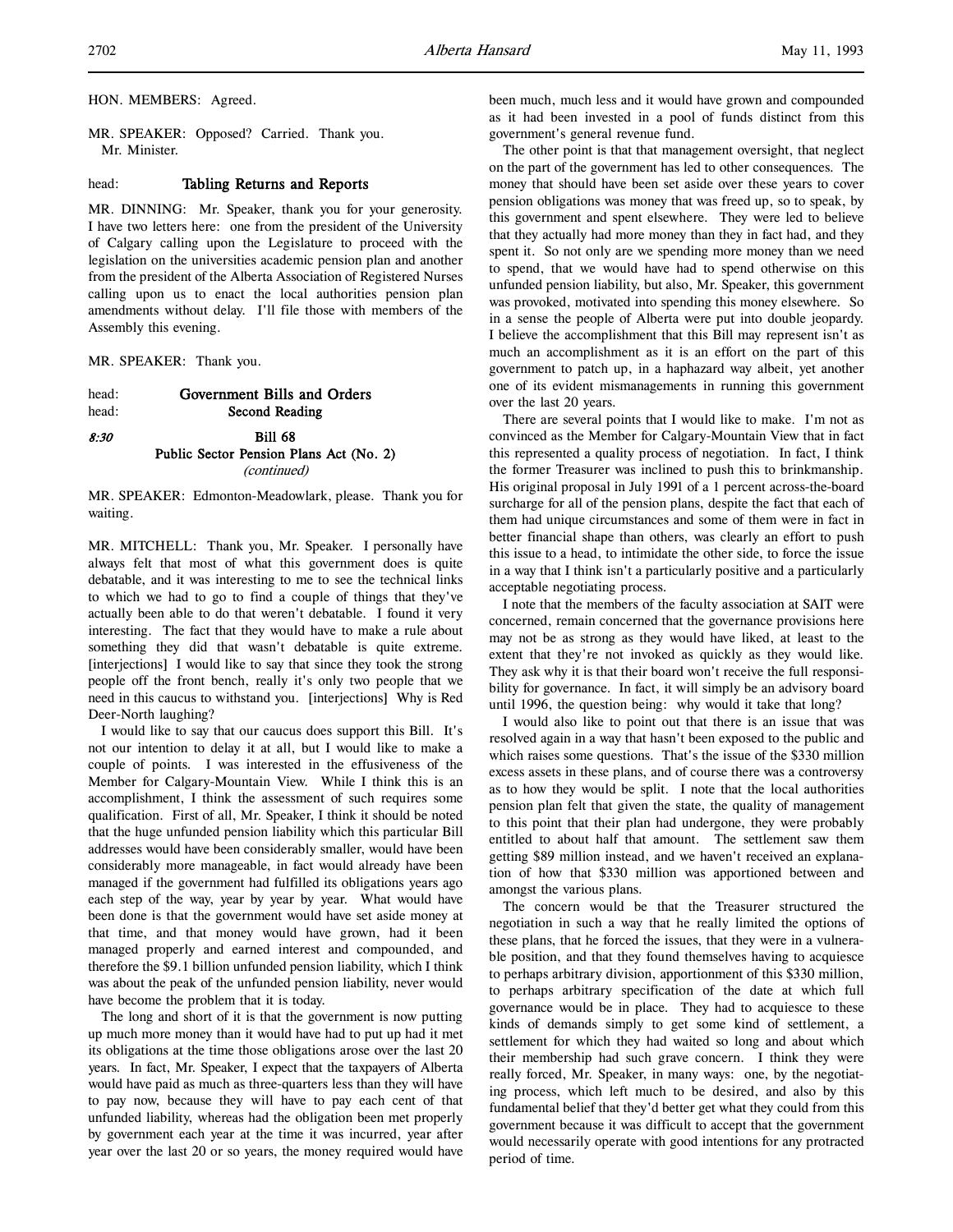Mr. Speaker, we support this Bill. It is an improvement. It is a recognition of what we in this caucus have been pointing out in this Legislature since 1986. It reflects in some important respects the proposal that our leader made a number of years ago. We acknowledge that the process has worked to that extent, that government has listened to others in this Legislature, and perhaps that is recognition that this process does work. But I cannot be effusive or particularly forthcoming in congratulating the government in the way it handled this process or in acknowledging this as some kind of outstanding accomplishment. I think what overrides this, what must always be remembered is that had this government paid up when it should have paid up, if it had matched all along step by step, it would have saved Albertans literally billions of dollars in the payout that will now be required because they allowed this problem to unravel so dramatically over the years.

#### MR. SPEAKER: Thank you.

Might we interrupt the business of the House momentarily for the introduction of guests?

HON. MEMBERS: Agreed.

MR. SPEAKER: Opposed? Carried. Minister of Labour.

# head: **Introduction of Special Guests** 8:40

MR. DAY: Mr. Speaker, a number of members of the Legislature were honoured to be hosted this evening by the Independent Physical Therapists Association. We were given much good knowledge and information about situations which face them as a profession. A number of them are here in the galleries tonight. I would ask that they would rise and receive the warm welcome of the Assembly.

head: Government Bills and Orders head: Second Reading

> Bill 68 Public Sector Pension Plans Act (No. 2) (continued)

MR. McINNIS: Mr. Speaker, I rise not to prolong debate on the Bill but on a matter that puzzles me to some degree. The Public Sector Pension Plans Act (No. 2), Bill 68, has a clause which amends the Members of the Legislative Assembly Pension Plan Act. Now, for a plan that's being killed by the government, it certainly seems to take a lot of care and feeding. I wonder if either in closing debate or at some point prior to committee the Treasurer would explain why there is that clause on page 7 of the Bill and, secondly, just give some background. Maybe he wants to do that when he opens the debate in committee.

MR. DINNING: Mr. Speaker, I would just simply close the debate on second reading of Bill 68 by acknowledging the support from all three parties in the Assembly. I appreciate the warm words of praise from the members opposite for the work undertaken by my predecessor, the Provincial Treasurer and Member for Lethbridge-East, and a number of things that we've been able to do in the last 157-odd days to bring the Bill to this point. I would be happy to answer further questions in committee study.

I want to thank the hon. Member for Calgary-Mountain View for citing the letters and reading some of the excerpts of the letters that we have received. This wouldn't have happened, Mr.

Speaker, this Bill wouldn't have come to this stage, were it not for some hard work by hundreds of volunteers who are there to participate and to assist and guide these pension plans. I want to say a special word of thanks to them, as well as to officials within the Treasury Department who've worked a long number of hours to bring about this agreement and to bring this Bill to this stage.

Mr. Speaker, I move second reading of Bill 68.

[Motion carried; Bill 68 read a second time]

# Bill 67 Deficit Elimination Act

[Adjourned debate May 10: Mr. Woloshyn]

MR. SPEAKER: Stony Plain.

MR. WOLOSHYN: Thank you, Mr. Speaker. I would like to summarize my remarks from yesterday, simply pointing out that this Bill goes a very long way in outlining the government's plan for eliminating deficits by 1996-97. It also goes a long way in identifying possible pitfalls and eliminating any deviation from the plan. I think that sections 2 and 3 could stand on their own. However, the Bill goes further and does a very good job of outlining what will happen if in fact there are some years, as we're sure there will be, when the deficit will actually be less than is prescribed, and it's quite clear that that can't be carried over. On the same note, section 5 is keeping with the spirit of the Bill to reduce the deficit and hence get after the debt down the way. Surpluses in any given year can't be forwarded; they must be applied to where they rightly belong, against the debt. I would like to point out that the remainder of the Bill also goes after very relevant matters dealing with the budgeting process and the audit and so on.

On that note, Mr. Speaker, I would have to conclude my remarks by simply saying that the Bill is an excellent Bill. It will outline to all Albertans the fact that this government is very serious about addressing the deficit within a very specific time line and getting on with eliminating the debt of this province.

Thank you very much.

MR. McINNIS: Mr. Speaker, the Deficit Elimination Act at first blush looks like a bit of PR fluff to get a government through an election, but I think it's far more dangerous than that and far more serious than that. For that reason, I think it should be debated thoroughly not just by members of the Assembly but by members of the general public as they assess the new moves of the government and assess in particular the choices that they have in the election campaign which is to come.

The Bill is anything but a plan to eliminate the deficit. At the very best it could be considered a series of targets. I guess there's nothing wrong in life with having targets. You know, a person might graduate from high school saying, "I'd like to be a millionaire in my 30s and a billionaire in my 40s and a trillionaire in my 50s and then retire." But that's not a plan; those are targets. All that we've got in this Bill is some targets. How realistic the targets are depends entirely on what type of a plan backs it up, and that's where the problem is, Mr. Speaker. There is no plan, and the budget document, which really provides the background for this Bill, makes it abundantly clear that there is no plan.

I guess you should expect that from the hon. Premier, because in the time that he's been in this place, he's begun more reviews and consultation processes than can be named easily. I'll just simply name a few of them in order to make my point. There was an extensive four-year review of environmental legislation, which so far has enacted nothing, although there's a promise that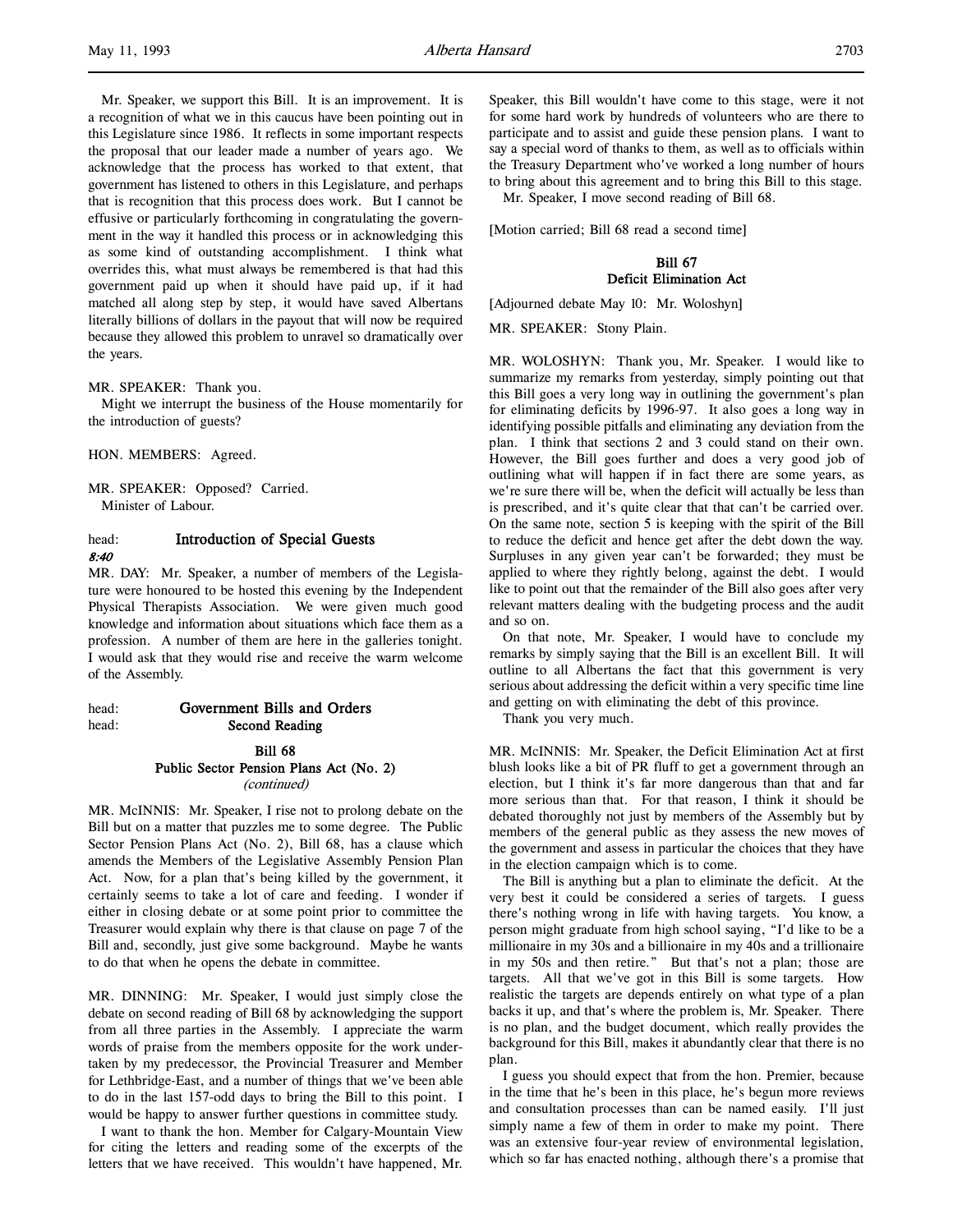legislation will be proclaimed later on this year. There was a clean air strategy review, which is now off to a secretariat which is composed of 15 committees that are studying this, that, and the other thing. There's a Water Resources Act review, which is off in never-never land somewhere. So there is a pattern of creation of review processes that kind of go on and on forever.

Now, if you look, Mr. Speaker, in the budget plan at the fouryear timetable, I think that reveals the game as much as anything else. The word "review" appears more often than any other in the context of what is allegedly a detailed work plan or timetable to achieve this goal of eliminating the deficit. There is a tax review, a general review of the tax system, which was announced by the Premier in his so-called state of the province address or the one that was advertised on television as actually an economic development strategy. So there's that particular review that's under way.

There is a review of the forestry revenue system in the province of Alberta. There is what is described in this document as designing of a new system for natural gas royalty collections. Again another review. So the key elements of the tax system over the next four years are the subject of some kind of unspecified review process, which hasn't even begun yet. There is a review promised of the role of the heritage savings trust fund. There is a review that's being undertaken of the government's holdings, assets, and corporations.

There is a review that's under way of the use of technology in terms of program cost-effectiveness. There's a review of cost recovery within government, which presumably one takes to mean user fees. So that's under review as well. There's an ongoing review to eliminate federal/provincial/local duplication overlap, and there's also a review of roles and responsibilities regarding intergovernmental fiscal relations. So in this one particular timetable document you've got nine different reviews which have been announced and not even substantially begun in terms of our overall budget position.

## 8:50

So, Mr. Speaker, the first point that I would like to make is that the government itself doesn't have a clear idea what policy direction it wants to take with respect to a number of key budget elements yet it would like Albertans to believe that there is a detailed plan in place to achieve this zero budget deficit within a four-year period, and that truly does strain the bounds of credibility. We had some discussion in this Assembly back in January to the effect that the government appeared to be making it up as it went along. That much hasn't changed. We're very clearly in a position where the government has no real idea how it will achieve budget balance in many detailed elements.

The bulk of what has been explained by the government is that there will be deep cuts in spending. In the past two question periods the Leader of the Opposition has tried to gather up some detail from the Provincial Treasurer in terms of where these spending cuts will impact, on what sectors of our society, how many people will lose their jobs, for example, what services will disappear, what services will be reorganized, in what fashion. There has been no answer forthcoming from the government. I think it's beginning to be obvious to everyone that the reason there are no answers forthcoming is that the government doesn't have answers.

So we have to address the fact that the government is trying to tell Albertans that it's embarked on a course for which it does not have a road map, and that's a very serious situation. Times may have changed to some degree in government. Certainly people do want to be actively consulted about things that affect their lives, but to go to the electors with a blank sheet of paper and say,

"Write our budget policy for us," is a total absence of leadership. Indeed that's precisely what the Provincial Treasurer is doing. What he says over and over again is: we've talked to the institutions that are government funded; they say they know the best way to cut expenditures, so we'll just leave it up to them to figure out how to do it. Well, you know, you can go to the barber for a haircut, and you can have a pretty good idea what sort of haircut you want. You can say, "I'd like a little bit off the top," but you don't expect your head is going to be cut off when you call for a little off the top. Well, indeed, if these targets are going to be met entirely by deep expenditure cuts, a little off the top will mean some heads will roll, thousands and thousands of heads will roll.

I think it's more than a little bit intellectually dishonest for the government to go into a campaign without providing some measure of clarity in terms of how that's going to apply. For example, the Leader of the Opposition pointed out yesterday that application of this degree of expenditure cutback in the education system would mean, in the absence of some other policy as yet unannounced, that 7,000 teachers in our province would have to lose their jobs. That's the only way you can cut that much out of the system because that's where the bulk of the expenditure in the education system goes. I mean, there is money that goes to support the function of a classroom teacher, but in the end the classroom teacher is the delivery system for education. If you say that in real dollar terms we're going to cut one in four, that means 7,000 teachers throughout the system.

As was also pointed out by the Leader of the Opposition, that has an impact on class size. The average class size under that scenario would have to jump somewhere in the order of 50 students per class. Now, most classrooms in Alberta were not built large enough to accommodate 50 kids, so you've got a problem right there just in terms of the pure logic of the situation.

Let's suppose by some miracle of technology you can squeeze the 50 kids into the classroom, in smaller desks or you stack them two high or whatever it is that you do to cram the 50 kids in there. Then you have another problem. The problem is that of smaller schools. If you have a school that offers seven grades – let's say, kindergarten to grade 6 – and you're averaging 50 kids in a classroom, you can't really have a viable school unless you have between 300 and 350 kids. Now, how many schools are there around the province that have fewer than 300, 350 kids? There are lots and lots of them, particularly in the rural parts of the province of Alberta. What are the Treasurer and the Minister of Education saying about the fate of small schools under this legislation? I'll tell you what they're saying. They're saying absolutely nothing, because the government really has no clear idea at all on how it's going to achieve these targets yet the targets are being passed off as some kind of a plan.

Another good example was brought forward of what will happen in the advanced education system. We have now at the present time a mixture of funding from the public purse, from tuition fees, and from other sources that the institutions have themselves. Now, if you make what amounts to a 25 percent real cut in funding for our postsecondary institutions, they've got a tremendous hole to fill in their budget. It was suggested that the institutions will not be allowed to increase their fees beyond 20 percent of their operating budget because that's a matter of provincial policy. So what choice does that leave the institution? Well, I guess they will have to get rid of course offerings in very large numbers. Does that mean, for example, that we will no longer have two medical schools in Alberta or two law schools? What exactly does it mean?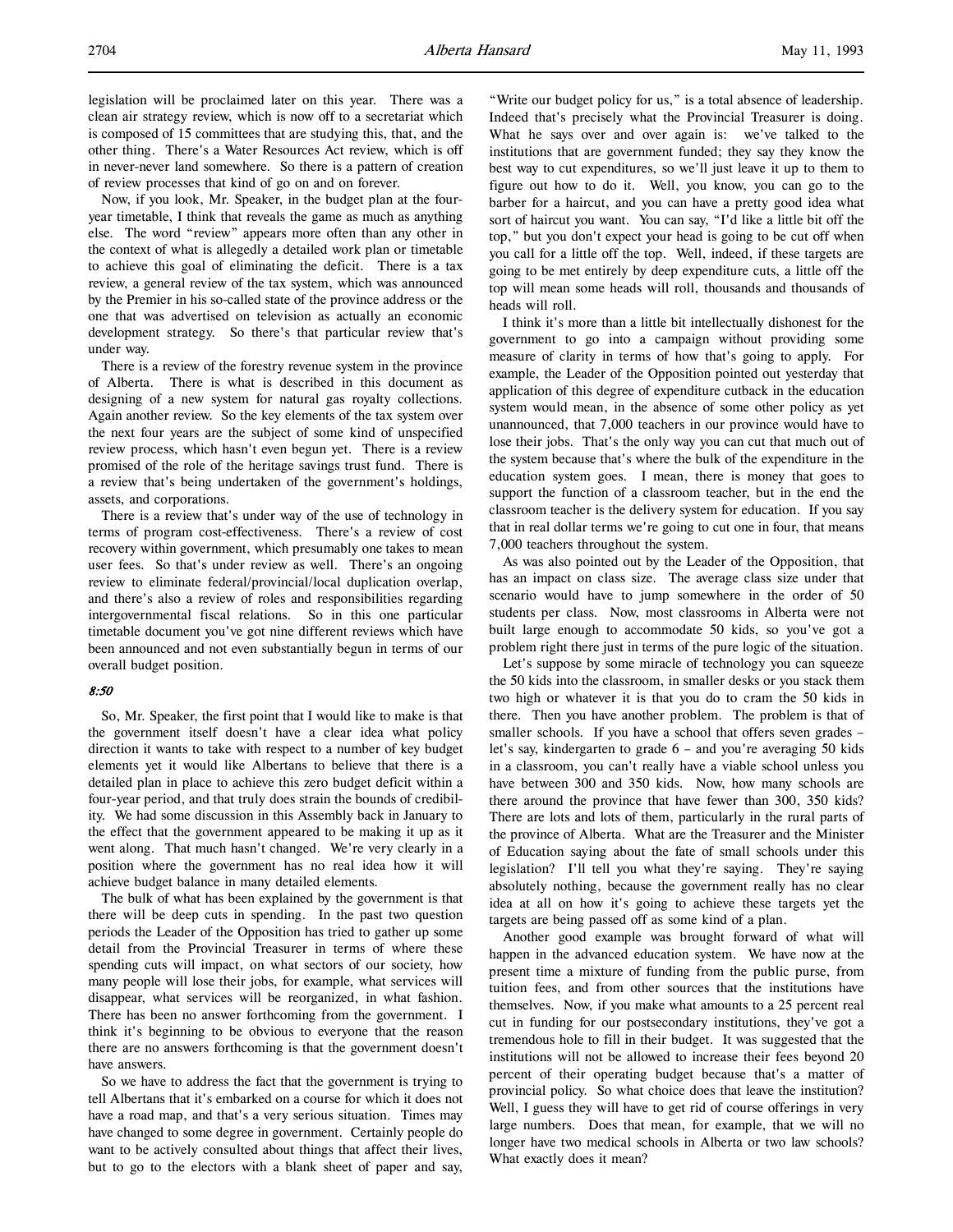Well, the government, quite frankly, does not have the courage or the guts to make any of those decisions. They're simply going to throw these numbers out and expect people to believe either that there is a plan, which there isn't, or somehow through the voodoo signs of public consultation all of these problems are going to be solved. They're not. The problems are still going to be there.

I can't let my friends in the Liberal Party off the hook, because they're guilty of this game as well. The leader of the Liberal Party has been going around promoting the idea that it's a very simple matter to balance the budget, that all you have to do is get tough with spending. He went so far as to use the term "brutal" to make his point. He said that he would cut brutally in the budget, which was his way of getting around the suggestion that the Liberal Party had a policy of bringing in a sales tax in the province of Alberta. The Liberal Party practises the same game. They pretend that it's really a very simple matter to balance the budget. You just have to cut here, cut there, and things are going to be done. You know, people have to understand that cuts of this magnitude will very heavily impact their day-to-day lives. Many of the communities in the province of Alberta would be unrecognizable from today's vantage point if this plan went ahead.

So I think, Mr. Speaker, we cannot afford the luxury of considering this to be a bit of pre-election fluff. I think the plan that the Liberals and the Conservatives have to deal with the budget problems of this province has to be exposed for what it is. It's a step backward for most people in our society because in the end the brutal truth is this: most of the working families of this province pay more money into the system than they take out in their lifetime.

That doesn't apply to everybody, of course. There is a group of people who feed off government contracts, off subsidies, whether that's directly paid subsidies or tax expenditure subsidies. There is that group of people, and that's the group of people that's cheering the loudest today for this approach because they think it's just fine if kids in some areas lose their opportunity for quality education. What the heck. You know, the children of the rich will always have the Harvards and the MITs of this world to go to. Even if the opportunity is not there at the University of Alberta, the University of Calgary, or the University of Lethbridge, they're not too worried about it. They think this is great stuff.

Really the only complaint that the Liberals have about this is that it doesn't have their name on it. What argument are they giving publicly? Only that it can't be believed. They want people to think that this is nothing, that this is not going to happen, that you have to vote for them if you want it to happen, that if you really want to have a fast-track plan to a balanced budget, you've got to vote Liberal, because you can't believe the Conservative plan.

Well, I believe the both of you; okay? I believe both the Liberals and the Conservatives are serious when they say they're going to balance our budget through deep expenditure cuts, and I think it's tragic. I think it's absolutely tragic. If nothing else happens in the 28 days of the campaign, we have to find a way. It's going to be up to the New Democrat opposition, Mr. Speaker, to find a way to explain to people in terms of how this will impact them in their daily lives if they're so unfortunate as to return this government or the Liberals to office for the years coming up.

# 9:00

What's the alternative, Mr. Speaker? I think an alternative should be put forward because it's not sufficient to merely criticize a plan like this. In this Assembly when we indicate our concern over government proposals, we should put forward alternatives. I think a rational plan will emphasize the savings that are possible through reorganization of government and through the application of a new value system, a new set of priorities. That is a far different thing than across-the-board cuts. Savings and cuts are two entirely different things.

In years past, and including this year, the New Democrats have published detailed policy proposals on how savings could be made in government by changing priorities, by changing the delivery model or mechanism for delivering programs. That's not the same thing as just saying: okay, education system, you lose 25 percent in real dollars over the next four years; you figure it out. It's working in partnership with the providers of services and the recipients of services to make sure the service is provided when a reorganization and a savings takes place. That's a true savings, Mr. Speaker. That's not a cutback. A cutback is a much different thing. It's very clear to me that the application of this fiscal dogma over the next four years would cost tens of thousands of Albertans their jobs, and there is no easy way to replace that employment in the Alberta economy. You certainly won't be able to do it by closing down business enterprises such as Gainers, which one of the parties in this Legislature is committed to do publicly. The other one will only say they'll make that decision after the election, so I guess there's that much difference between the two of them.

So this Bill is decidedly a dangerously wrong approach to the problems of deficit spending. Deficit spending is a real problem, and it's a problem that will have to be solved through some mechanism that recognizes in the province that we are a political family. In a political family you don't have one family member who chooses to set and dominate the agenda for the others without having a means of arriving at the truth of how things are to be done, because how things are done is every bit as important as what is being done.

There has been discussion in this Legislature recently about the province of Ontario, which has suffered devastating economic news in the past three years or so on a scale as bad, I would say, as what happened in the mid-1980s and the early 1980s in the province of Alberta. They've undergone their change. They're also attempting to deal with a bloated public sector. One of the things happening there is that there are ongoing negotiations around these things, and the decisions are not made in this way, rammed through the Legislature under closure before negotiations commence. I think it has to be remembered by everyone who understands the history of this period that when the government dreamed up these targets and tabled them in the form of a budget plan and brought legislation to give legislative sanction to them, they rammed these things through under closure. They rammed these things through under closure.

You know, a government that has no stomach for parliamentary debate over its program ought to consider what the fate of that program will be when it takes it on the hustings, because you can't ram things through the voters under closure. If you want to close them down, they'll close you down, and I think that may very well be what happens in the final analysis. But we'll see. I mean, this is clearly part of the government's program, and it's something they intend to argue. But when you argue it, just keep in mind that you haven't been able to answer questions about it. You haven't even been willing to provide spending estimates for this year. Even for year number one in the program there are no detailed spending estimates. We have the minister of the environment who contradicts the printed word of the budget publicly in terms of what is being cut and what isn't being cut and the Treasurer who says he doesn't really know the truth of that matter. How could he? There are no spending estimates. If there are no spending estimates in year one, what can you possibly say about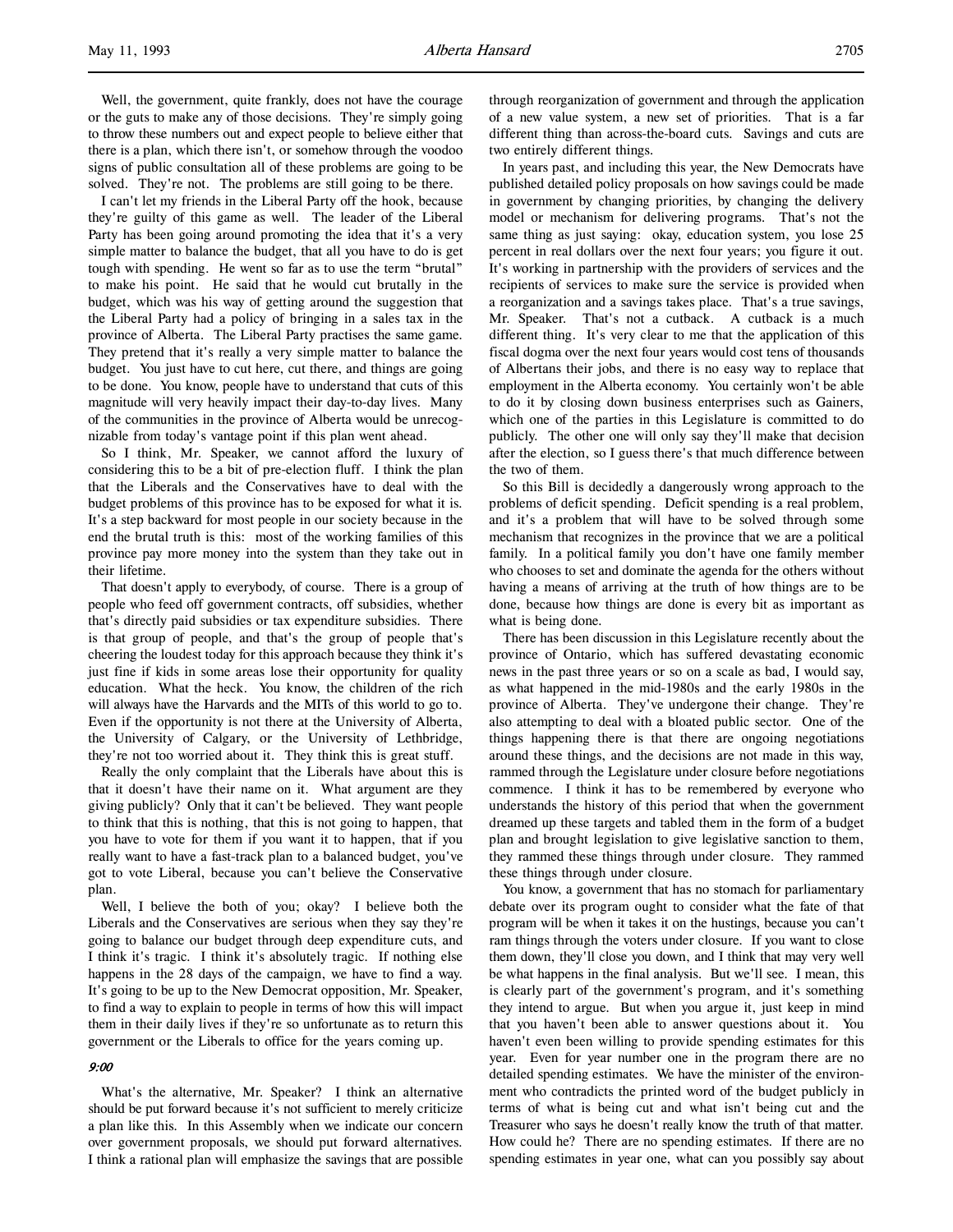year two, year three, and year four? You could say it's a pipe dream. You could say it's pie in the sky. You could say all kinds of things about it. I prefer the term "dangerous," because I think it is dangerous that a government would point the ship of state in this direction without having a chart to follow.

There are other things about this legislation that are troubling, and I would refer members specifically to section 7 of the Bill regarding supply votes. Why is it that every time the government comes up with a spending control program, they slip in something that entitles them to hide information from the public? It happened in the Spending Control Act, and it's happening again in the so-called Deficit Elimination Act. Section 7 says that every department's estimates, when they do come, will have three and only three votes, if I am reading it correctly: one which is for operating, one which is for capital, and the other which is for nonbudgetary transactions. Well, I think we all know in this Assembly that the government has authority to transfer money within legislative votes under the Financial Administration Act. So what it means is that for every department of government, the operating funds are reduced to one and only one vote within the Assembly. Whatever information might be put forward to justify that number is totally meaningless in the final analysis. You can have a department like Health which last year had an operating budget of \$3.5 billion, but once it leaves this Assembly, no one on earth has any assurance as to how in reality that money will be spent. It would have to be somehow broadly within the purposes of health, I suppose, but it means that the government can transfer willy-nilly within a 3 and a half billion dollar budget. So in fact when it comes to public disclosure, it would be equivalent to what is the table of contents page for the estimates book, which would be the only significant figure that would be voted upon by this Assembly.

I think that clearly fits with the overall structure of the Bill, which is that we don't have a plan; we just want you to get in, fasten your seat belt, and shut up. That really is not good enough for our leaders to say to our society. Of course Albertans are vitally concerned about eliminating the deficit. They know that fundamentally deficit spending is an effort by one generation to steal the future income of the next generation, so they know the problem has to be addressed. They're looking for somebody who will come along and provide some leadership and some indication that, yes, it can be done but it can also be done without having a devastating economic impact. This Act does not give anyone assurance that the government has any sort of plan to achieve that without a devastating impact. In fact, for the reasons I've indicated, the reverse is actually the case, and now is the time to produce detailed action plans for Albertans.

You know, if there was any rationale for the Premier waiting this long to go to the people for a mandate, the rationale would have to be that he and the government are working on just such a plan so that Albertans will have some idea what future they have in this province. I think this is a great province. It's a province that has enormous promise for the future, but we just don't see it. We don't see it in this budget plan. We don't see it in all the policy reviews that have been undertaken. In fact, they ought to have a cabinet minister in charge of reviews over there just to track all the reviews to make sure they keep on reviewing as long as they have to review so they don't report on the reviews too early. Maybe somebody could report to the Assembly on an annual basis, "Well, we've got 25 reviews under way, no progress was made on any of them, and they'll be back next year," something like that. Questions like what's happening with the review on government assets, the review of the heritage fund,

or the review of the use of technology in distributing government programs could be addressed to one minister.

## 9:10

In summation, Mr. Speaker, what I'm saying is that the government has thrown some targets on the table and has no idea – no idea – how it could possibly achieve those targets short of one. The one notion they have put forward is that they will cut spending across the board in order to do it. That one idea happens to be the most dangerous idea they could possibly put forward, which is not surprising given that they stole it from the Liberal Party. I think the Liberal Party does deserve full credit or shame, as the case may be, for having brought forward the idea of deep spending cuts as the solution to our budgetary problems, and I guess the government gets full credit and shame for having stolen that idea. I think they're both wrong and this legislation is the proof.

## MR. SPEAKER: The Member for Fort McMurray.

MR. WEISS: Thank you, Mr. Speaker. I find it very interesting this evening. I made no preparation with regard to notes on Bill 67, the Deficit Elimination Act, but I listened with intent to the hon. Member for Edmonton-Jasper Place. While I respect the member, I just wish sometimes *Hansard* would be in the way of a tape so the hon. member could listen to himself again. I'm sure he'd find it most interesting, as I have this evening.

I made a few comments as I listened to him. I'd like to start by saying he talked about the Premier and his implementation review, the consultative process. He used the word "review." Well, if anybody should know and be condemned for using the word "review," it should be us, the Conservative government. I think we plagiarised it, because when we present something, we always hear from the hon. member and the members of the opposition: "Please give it more time. Let's review it. Let's look at it. Let's understand it." What we're trying to do here is exactly that, and Bill 67 outlines everything with regard to that.

He talks about no target, no plan. Well, specifically that is what the government has laid out in the framework. It's there; it's clear. The Premier has said there are no sacred cows; we'll review all programs. Those are the exact words. He stood in this Assembly and repeated it. Where were the hon. member and other members who dispute that? Can they argue with *Hansard*?

So often we've heard comments with regard to expenditures. They say without review, Mr. Speaker, and he went on to say about nine different reviews. Well, thank goodness there are, because here's what happened: with the implementation of the four specific committees, the Premier has sought public input on the budgetary process. The strange part about it, Mr. Speaker: I never once saw the hon. member attend any of those meetings. I could be wrong and stand to be corrected.

## AN HON. MEMBER: Were you?

MR. WEISS: Yes, I was. I was at all meetings of the committee I sit on, sir. I say that only because I thought it was a fair opportunity for the public to be there, to be part of it, to be part of that program and process.

The Deficit Elimination Act commits to doing what it specifically says it will do. It is a plan. I'd emphasize that when you say "a plan," it's plan your work and work your plan, and that's what it lays out.

I certainly wish I was running for election again when I hear comments made by the hon. member. It certainly would be easy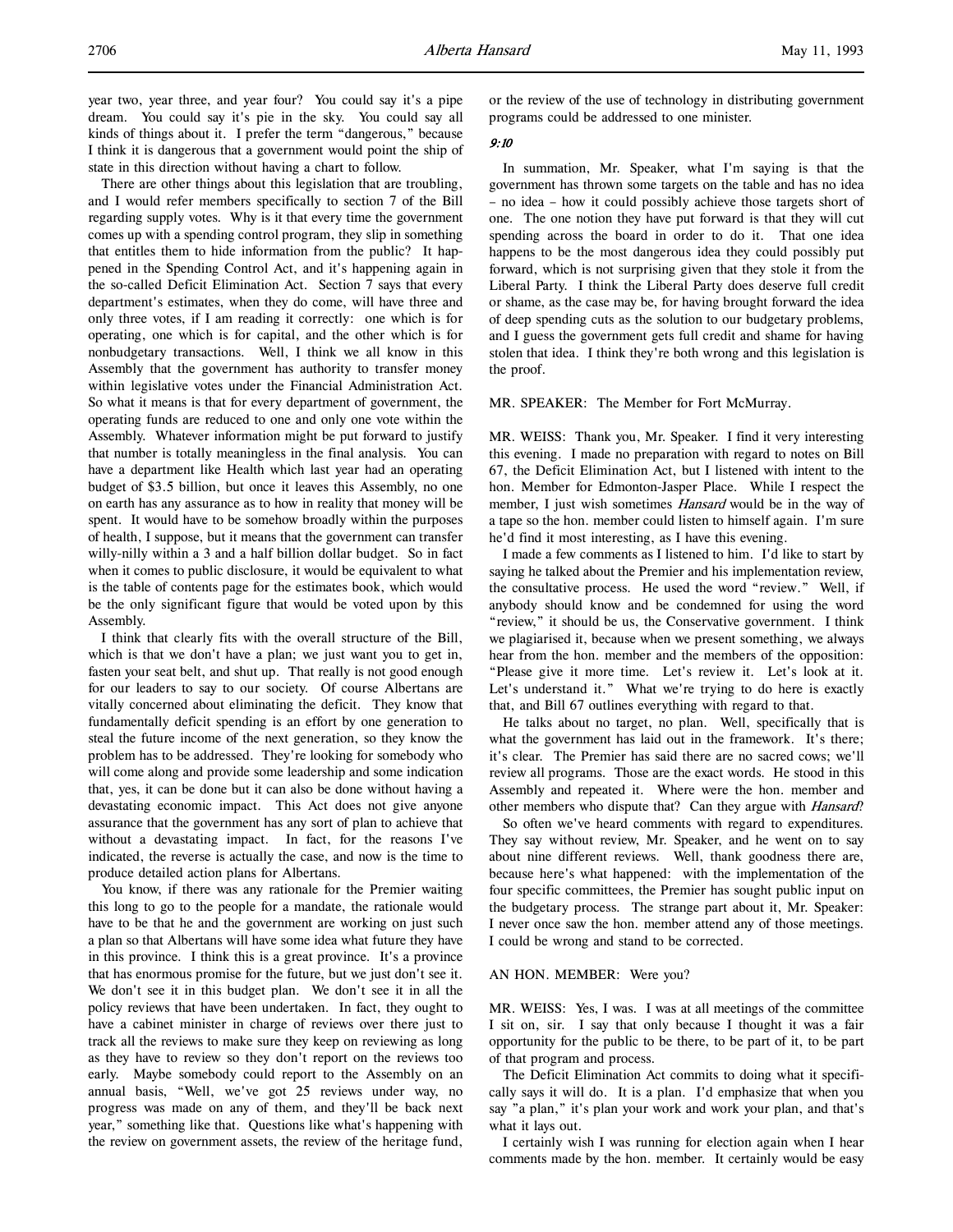to defend to the general public from his rhetoric response, because it's weak in substance if he wants to talk about weakness. He talked about blanks. The only blanks I can think of are the ones the hon. member had in his submission, because he was certainly weak in his arguments. He referred to a little off the top. I don't think Albertans think 700 million is a little off the top to specifically, progressively for four years address the budget, bring it into line as the Deficit Elimination Act, Bill 67, will do, bring it into a balanced budget: that's the program. It's nonsense the member mentions – specific garbage, I might say, and maybe fear mongering – when he refers to the fact that there will be 7,000 teachers out of work. Sheer, utter nonsense, Mr. Speaker. I challenge him on that remark, and I'd love to be here in the Assembly four years later to prove that it wouldn't be this case. Regrettably, I won't be, and I'm not so sure about the hon. member.

It's ironic how the member is able to put in perspective what he saw from his side, and yet when we presented it, it's interpreted in a different manner. I refer, for example, to the rural debate as it relates to hospitals and schools, how both the opposition forces, the New Democrats and the Liberals, have first not supported the position as it related to rural hospitals and other such issues, and now he talks about the closure. I don't think that's what rural Albertans will see and what they want to see. They want to have the opportunity to have the amenities and facilities we're laying out for them in this framework and in the budget that's there in the process and to ensure that their children and our children will have their future secured by such an Act as Bill 67, the Deficit Elimination Act.

Yes, there is a 20 percent cap in place. As the hon. Minister of Advanced Education and Career Development spoke out today, he said it's at a 13 percent average. There is room to move. But let's not misunderstand that it's there also to make sure that when we talk about programs we avoid duplication. The hon. member referred to the courage and guts. Well, I don't like to say it, but I think this took courage and guts to implement this Bill, because it's the first one of its kind.

I've never heard from the hon. member or members of the opposition of any specific reduction, only increased expenditures from the New Democratic party specifically. You can sit day after day and listen to them in question period. They talk about: why are you reducing that? Why are you looking at that? Because their views are: increase, increase, and spend and spend and spend. Interesting, as well, as the hon. Provincial Treasurer would indicate, about the increased taxation position they would love to place on the backs of Albertans. And who can afford it and pay more taxes? I certainly don't want to, my constituents don't want to, and nobody on this side wants to see increased taxation.

Also interesting, Mr. Speaker, how he talked about Gainers. Isn't it nice to think that they believe they're the salvation of Gainers? I can remember how they spoke specific about: why would you give Mr. Pocklington any assistance to keep that plant open? Isn't that interesting how it can be changed to their views as it goes today? They realize that 1,200-plus-odd jobs are secure now and the economic benefits as laid out by the minister of agriculture to the community. [interjections]

To the member in the Liberal Party, I wouldn't speak, sir, because I know your leader's position. I'm sure that you support him as a member of your caucus, that you would love to see the plant closed, because that's what it says. Am I wrong? If I'm wrong, get up and challenge me on that remark.

So, Mr. Speaker, yes, the Deputy Premier has said that Bill 67 will go to closure. Yes, because it took the courage and guts that the hon. member referred to in his remarks, that they didn't have and will stand and speak against it, and because they're not prepared to accept the consequences. This government is, and I'm sure the Premier will address that in his remarks as we progress into this summer sitting.

I'm very pleased with what has happened. I can understand and I can see why the hon. member stood and says he doesn't see it. I can understand why he said that, because he doesn't share the vision that our Premier and this government does for Albertans. That's going to be the interesting one, because there's nothing stolen, nothing plagiarized, other than sheer, solid wisdom in the planning and foresight laid out in Bill 67, the Deficit Elimination Act, which I'd encourage all members to support.

In view of that, I would adjourn debate at this time, Mr. Speaker.

MR. SPEAKER: Having heard the motion to adjourn debate, those in favour, please say aye.

SOME HON. MEMBERS: Aye.

MR. SPEAKER: Opposed, please say no.

SOME HON. MEMBERS: No.

MR. SPEAKER: The matter carries.

| head: | Government Bills and Orders |
|-------|-----------------------------|
| head: | Committee of the Whole      |
| 9:20  |                             |

[Mr. Schumacher in the Chair]

MR. CHAIRMAN: The committee will come to order. Committee of the Whole is resuming consideration of Bill 66 from yesterday evening.

MR. KOWALSKI: Mr. Chairman, no. We would like to call Bill 68 to committee first of all. There's a simple amendment.

MR. CHAIRMAN: Oh, sorry.

MR. KOWALSKI: And then we'll go.

MR. CHAIRMAN: Thank you, Mr. Deputy Premier.

# Bill 68 Public Sector Pension Plans Act (No. 2)

MR. CHAIRMAN: The government has an amendment to propose.

MR. DINNING: I am pleased that we are able to consider Bill 68 this evening in Committee of the Whole House. I would offer one small amendment, Mr. Chairman, an eight-word amendment on page 17 in section 14(1) of schedule 1. I have filed with you, sir, and members of the Assembly an amendment to strike out the words, "or by the Board on behalf of employers," so that in this case we're talking about "established by the withdrawing employer and to which the Employment Pension Plans Act applies." That is the amendment I would offer.

May I, sir, simply add a couple of comments to respond to my hon. colleagues across the way who heaped considerable praise. I must note that again for a brochure. One question that arose was the distribution of excess assets, Mr. Chairman, and there was some question as to the whys and wherefores of that distribu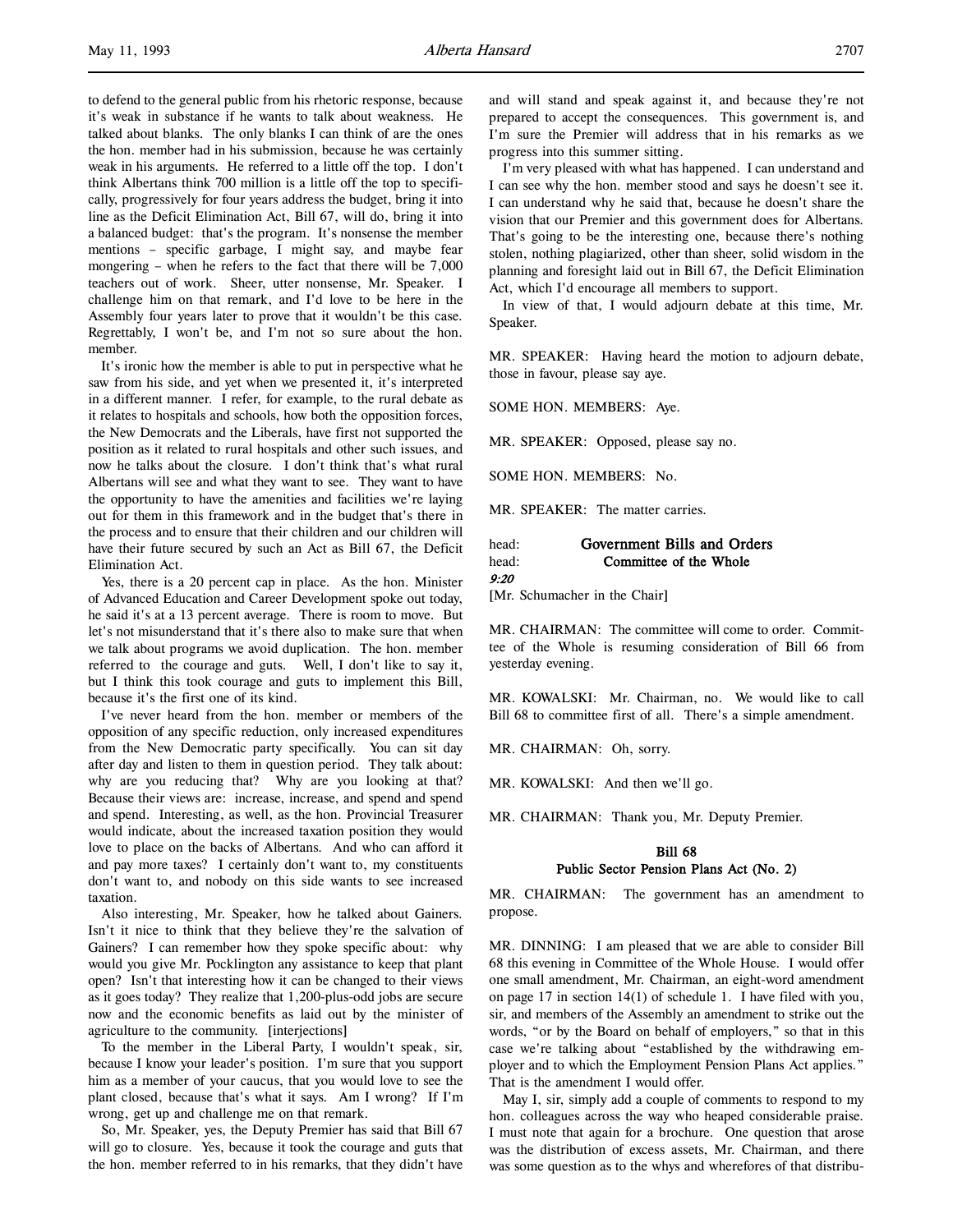tion. Clearly, there was some estimated \$318 million worth of excess assets, and requests were made to each of the boards as to suggestions on how those assets ought to be distributed. The five of them came back split. Two of the boards suggested they be distributed on the basis of their assets, while the other three boards requested that the assets be distributed on the basis of their fundedness, if I may use that word. So the decision was made to divide the pool in half and split half of the funds on the basis of assets and the remaining half on the basis of their state of fundedness, and that was deemed to be fair and reasonable to all five boards.

My colleague from Edmonton-Jasper Place asked a question on page 7. What this provision does, Mr. Chairman, is reconfirm the decision in Bill 66 to stop, "double-dipping" and to reconfirm that, such that if the hon. member were to have a pension, he would continue to receive that MLA pension under the previous MLA plan. But if he were to go into the employ of the government, five years down the road perhaps, he would be able to accrue pension benefits under another, say the public service pension plan or the public service management pension plan. There would be no commingling of the assets, but he would be able to accrue benefits under that plan for which he is a government or a management employee. What this does is simply confirm that the two will not be mingled – they're separate – but doesn't reduce their eligibility if they become a management employee down the road.

Mr. Chairman, those are questions that came up during second reading, and I would ask for all members' support at committee study.

MR. CHAIRMAN: Any further comments or questions with regard to the amendment before the committee?

HON. MEMBERS: Question.

[Motion on amendment carried]

MR. CHAIRMAN: Are there any further questions, comments, or amendments to be proposed with regard to this Bill?

[Title and preamble agreed to]

[The sections of Bill 68 agreed to]

MR. DINNING: Mr. Chairman, I move the Bill as amended be reported.

[Motion carried]

# Bill 66 Members of the Legislative Assembly Pension Plan Amendment Act, 1993 (No. 2)

MR. KOWALSKI: Mr. Chairman, yes. We now ask to move to Bill 66, but there is a motion I would like to address at this point. I would like to move:

Be it resolved that further consideration of any or all of the resolutions, clauses, sections, or titles now before the committee shall be the first business of the committee and shall not be further postponed.

#### [Motion carried]

MR. PASHAK: I have a question I'd like to put to the person that introduced this legislation. It really has to do with what I think is the heart of the Bill, part 5, which says that

Section 11 is repealed and the following is substituted: There is no active participation in the Plan.

Mr. Chairman, I think what we have here is a Bill that really throws the baby out with the bathwater. I don't think there's any problem with members of the Legislature having a pension plan. I think it's desirable. If there isn't a pension plan in place, then I think it could lead to some pretty negative consequences in the future. Who would run for the Legislature, for example? Certainly self-employed professionals. [interjection] Maybe I had already made my commitment before you introduced the Bill. Make your own comments. In my case, though, I'm relatively immune from that. I'm not really speaking for myself. I heard the hon. Member for Calgary-Currie speak in second reading of this Bill, and I thought his argument, in large part, was relatively persuasive.

If you recall, Mr. Chairman . . .

AN HON. MEMBER: Where was he when the vote came?

MR. PASHAK: I don't know where the member was when the vote came. In any event the member did suggest that some of the reasons for having a pension plan are to allow younger members of the population to run for political office. As a matter of fact, Mr. Chairman, I participated in a discussion on the topic of pension plans with the hon. David Russell.

## AN HON. MEMBER: Honourable?

MR. PASHAK: Well, ex-hon., then. I don't know if you retain your hon. title. I'm sure members opposite know the gentleman very well, much better than I would ever know him.

In the course of the discussion on this radio program he said quite clearly that when he entered politics, he entered it not with a view to remuneration or whatever. He did it because he thought public service was important. He had no intention of staying in public life for more than five to 10 years at the outside. He wound up having a 20-year career in politics. As many of you know, he was an architect before he entered politics. Well, what happens to somebody who's an architect that leaves his profession and goes into politics? What are his or her chances of getting back in the field and practising architecture after 20 years, with all of the changes that have gone on involving computer technology and new design techniques and all the rest of it? That's similar to the argument that the Member for Calgary-Currie put forward. There really is a need to provide some protection, if you will, for people who leave careers in other walks of life and enter politics.

It's easy to build a case. I'm not going to go into all the arguments for this, Mr. Chairman. I'm dealing with, as I said, part 5 of the Bill. The point is that I think it's easy to make a case that pensions should be extended to MLAs just as they are extended to other people who work in society, whether they're in the private sector or the public sector. I think it's a goal that we would want on our side of the House to advocate for everyone who lives in society, that there should be decent and reasonable pension plans available to people. The problem – and this is the question I'd like the Deputy Premier to address – is: why didn't the government side consider other alternatives? There are certainly lots of things that are wrong with the existing pension plan, so why not get rid of those things that are wrong with the existing plan?

#### 9:30

There are measures that by anyone's standards are far too generous. I don't want to deal with all of them, but one of the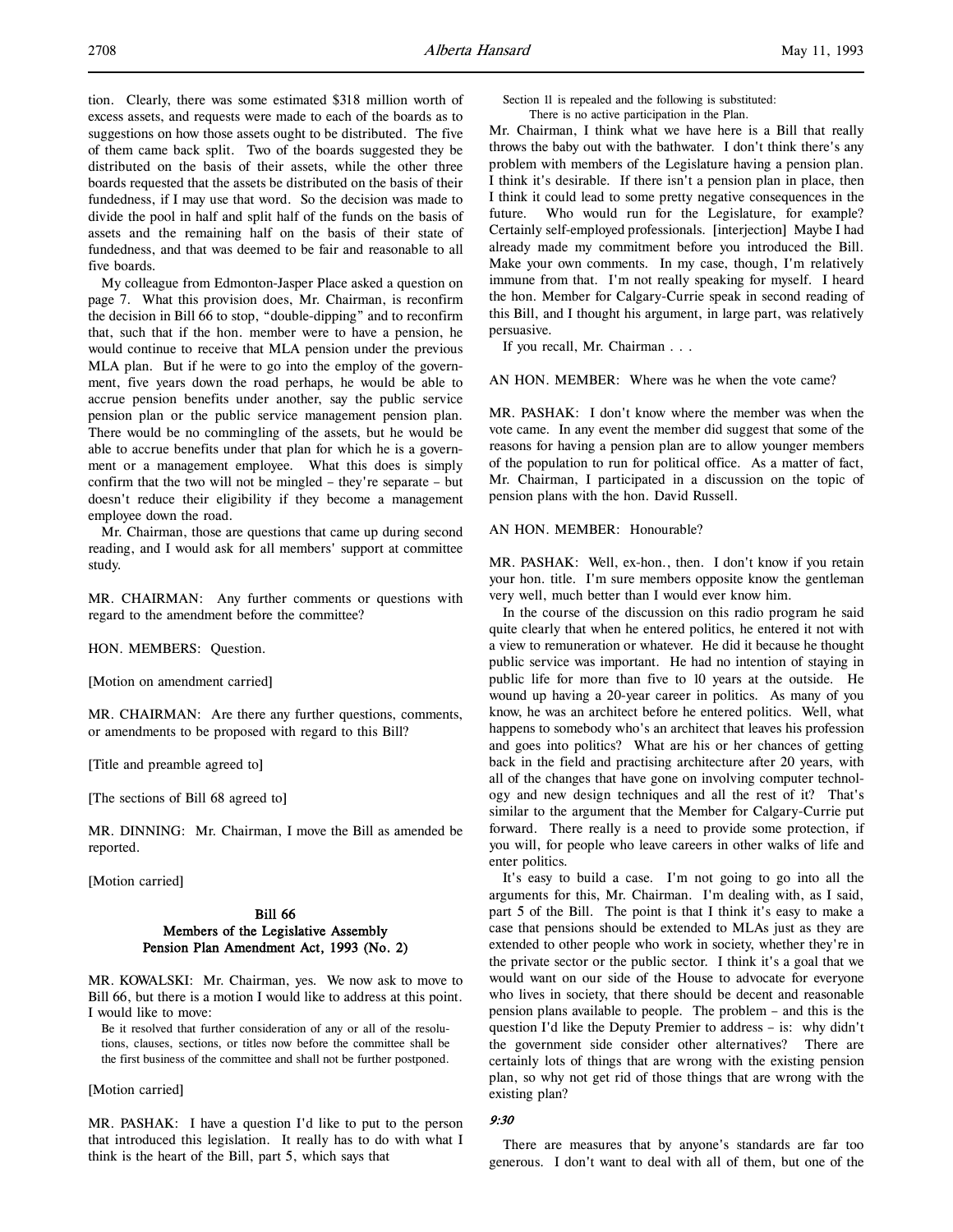things that comes to mind is the fact that members can draw full benefits before the age of 55. Now, I happen to have spent 22 years working for a public college, and at age 55 I'm able to draw a benefit from a local authorities pension plan. Now, I can't draw a full benefit from that plan unless my age plus the number of years that I've worked add up to 85, but I can draw a pension at age 55. That's the earliest that I can draw a pension, and it's reduced proportionately for every year that my age plus years of service don't add up to 85. Now, our pension plan was made excessively generous in 1988. Prior to 1988, if you wanted to draw a pension as an MLA, your age had to be 55 in order for it not to be reduced. Now, that's far in excess of what's available under the local authorities pension plan. In '88 they changed that. They permitted a member of the Legislature to draw a pension if his years of experience plus age added up to 55. By any standard that's far too generous, so the government at least could have considered rolling back the age at which one could draw an unreduced pension to the pre-1988 level, which is 55.

I just want to make an aside here. I don't think we should be caving in to these taxpayer groups out there and running afraid of them. I know that it's become a major political issue, but nevertheless I would hope that common sense would prevail.

The thing that made our pension plan, I think, too generous and has created some of the problem, though, is the fact that just after the '89 election Members' Services Committee increased our salary levels, which increased the amount of percentage of dollars that we can draw on our pension plan. I just want to say that I personally never had any opportunity to debate that increase. What happened, as all members recall, is that after the '89 election a measure came through the House, and we transferred authority for making determination about our remuneration package from the House itself, where I think it should have rested, to members of the Members' Services Committee. I can full well remember our Member for Edmonton-Jasper Place getting up during that debate and saying: look, I'm going to support that legislation on the basis that I have an agreement with other people on the committee that any decisions that are made about remuneration would go to an outside committee. Well, Mr. Chairman, that didn't happen. So what I'm saying is that if our pensions were based on the pre-1989 salary level, there really wouldn't be a problem. If they were rolled back to that level, I think it's probably a measure that all members could agree with.

Finally, Mr. Chairman, there's another issue that affects me personally. I happen to be the chairman of the Public Accounts Committee, and I draw a stipend. Prior to that Members' Services Committee I never drew a stipend for serving as chairman of the Public Accounts Committee. I don't think earning a stipend has affected my performance, but if the stipend is available and other people are going to accept the stipend, I'm certainly not going to turn it down. I'm just as valuable a member of this Assembly as anyone else is, so I'll avail myself of whatever is an entitlement. However, my pension calculation includes what I get as a stipend as the chairman of the Public Accounts Committee. I'm not sure whether that's right. I could live with having my pension determined solely on what I'm paid as a member of the Legislature, my basic taxable salary.

In fact, Mr. Chairman, we have a plan right now in place that I think is admirable from all respects: the schedule A plan that's registered, that's a two-year plan, that's totally funded. It's a defined contribution plan. There's nothing the matter with it.

I wish that the person who's going to address my comments and respond to me would not go for a walk right now, because I'd be very glad to sit down and listen to his response to whatever it is that I'm saying with respect to this.

My fundamental objection, then, Mr. Chairman, is to that clause 5 that's in the Bill that the government has brought forward.

MR. DAY: Well, Mr. Chairman, let's keep it simple. To you and to the members of the Legislature I'll say again that the MLA pension plan is too generous, too rich, and does allow people to collect at too early an age, and it must come to an end. Simple. Period.

It's interesting to know that 70 percent of the working people of this province – and this party does represent the working people of this province – do not have a pension plan, and the 30 percent that do comment on the MLA plan that it's far too generous. I agree. I know that certainly on the government side members of the Legislature work very hard and they work very long hours. It's a very demanding job. We don't talk about that a lot because people think we're either complaining or bragging or exaggerating. So we don't talk about it a lot. It's just part of what we do: 18-hour days are absolutely commonplace; they are not the exception. They can run six and seven days a week. The fact is we aren't the only people in the province who do work hard, and I think we need to recognize that.

It wasn't long ago that I was talking to a single mother in my constituency office who works during the day and takes in babysitting at night. She's putting in 14- and 16-hour days. She has no pension. I talked at the door not long ago, going door to door, with a father who works a 10-hour day, and then he works part-time in the evenings at a local restaurant to augment the income. He has no pension. I was at a community fund-raising event not too long ago and talked to a number of parents there who volunteer in the community three nights a week sometimes, on a fairly regular basis, just as we sit here three nights a week. None of them had pensions. I talked on Saturday afternoon, as a matter of fact, in my booth in the mall to a woman who's in her mid-50s and whose husband has been afflicted with multiple sclerosis. He's now in an extended-care facility. Neither of them has a pension. These people are Albertans. These people are the people that we live beside and walk and talk with everyday.

## [Mr. Main in the Chair]

I've heard from across the way that we need a pension because we're interrupting our careers and we need something to acknowledge that. I can tell you that we acknowledge, all of us in Alberta and especially in Labour and career development, where we look at the trends, we acknowledge very clearly and we tell people that they're going to have to change their occupations or their trade maybe seven or eight times in a lifetime. So there's nothing new to that. We aren't faced with any pressures that others aren't faced with.

I am absolutely amazed, and I just find it staggering to hear the Liberals and the NDP opposing the fact that we want to end the plan, opposing the fact that we want to get the government off the backs of the taxpayers. The members opposite are actively opposing that plan. They rise in their place and they say: we've got to keep a plan going; let's cut it down a little bit, but let's keep a plan going; let's continue to make the taxpayers responsible for this. Again, when 70 percent of the working people of this province do not have a pension plan, then I don't know how we can go to them and argue that we should have one. It's the same argument that the members of the Liberals and the NDP use in the area of taxation. They just continue to think that the backs of the working people of this province are bigger than they are, because they say that we should raise taxes. It's the very same argument and the very same principle.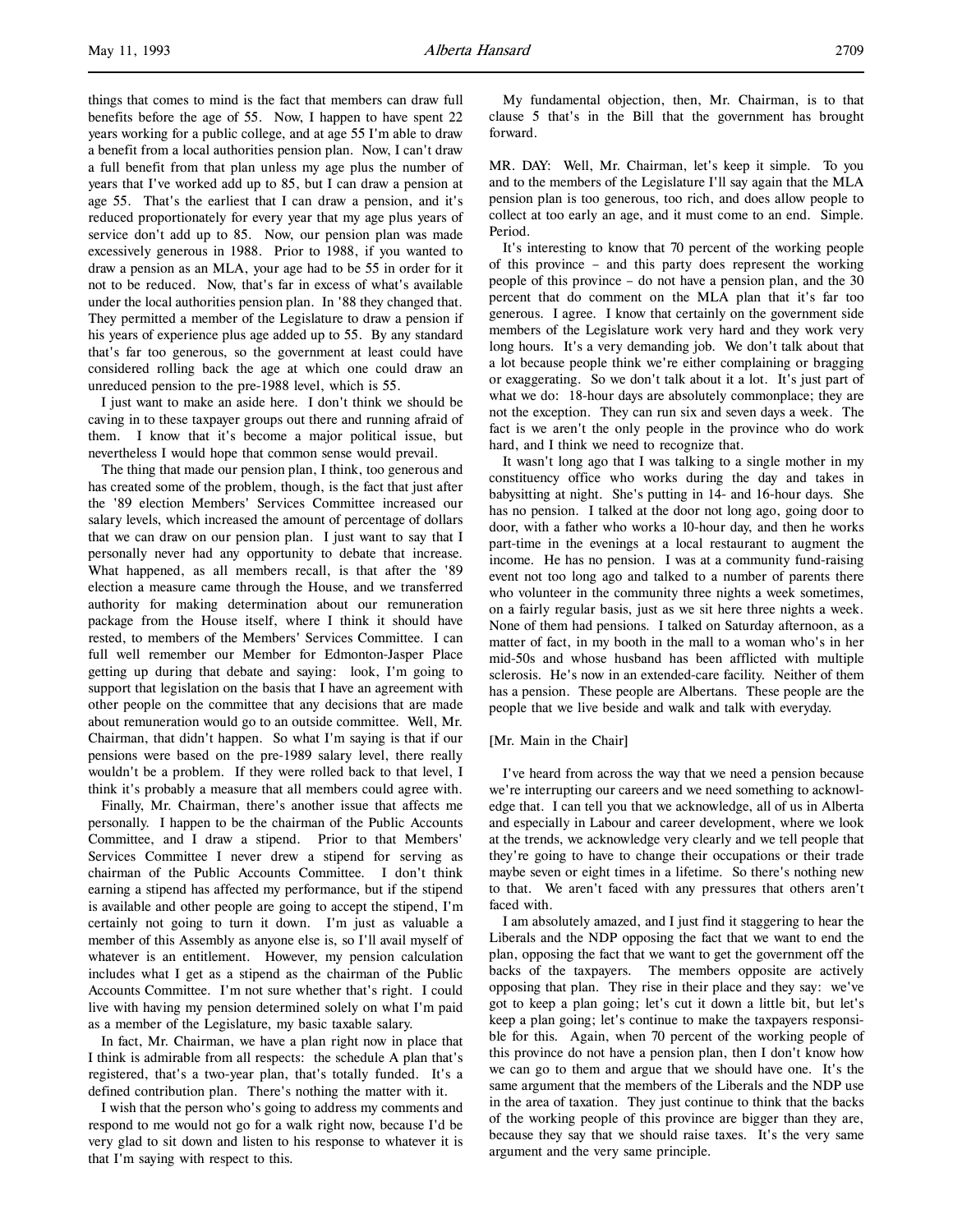Mr. Chairman, if we put the plan back in place, you know what will happen: it will start to grow again. The NDP will be pushing and the Liberals will be pushing to raise the benefits – to raise the benefits. So I think it's abundantly clear that we should do the right thing, which is to end this plan. I know that the members opposite are opposed to that, and they want to continue to have the taxpayers take care of us, but I think that this is a very appropriate thing to be doing. Let's get on with it. Let's stop the foolishness, stop the game playing. Let's get on with it and end this plan and deal with it.

I know that we're going to hear comments, because I hear them when I'm talking with people about benefits to retiring members. Those are being rolled back retroactively and being reduced, and the important thing is that from then on, from that day forward there's no more plan. There's no more putting this on the backs of Albertans. It's over. It's done with. I would say to the members opposite: stop with these phony arguments and phony protestations about retiring members. Their benefits are being reduced retroactively; that's already happening. Let's get on with this, get it over with, and get it off the backs of the taxpayers of Alberta.

## 9:40

MR. PASHAK: One supplementary.

MR. DEPUTY CHAIRMAN: Calgary-Forest Lawn.

MR. PASHAK: Thank you. Just one supplementary. I think the hon. Member for Red Deer-North has just made this into a political discussion. My question was sincere. I was just trying to ask him why they didn't consider other measures. Our point on this side of the House is that everybody should have access to a reasonable pension plan in society. We should extend those benefits to everybody.

Setting that aside, my major concern here is that the fact that you don't have a pension plan is going to preclude a lot of good people from running for political office, I think. You're going to wind up getting a lot of self-employed professionals or only those who are very, very wealthy running for political office. People just aren't going to take the risk to their future livelihood or whatever in terms of running.

AN HON. MEMBER: You're running again.

MR. PASHAK: Yeah, I'm running, but I'm secure. I'm one of those people that can afford to do it, frankly, but I know a lot of other people that can't and will be shut out of the political process – good, deserving people.

# MR. DEPUTY CHAIRMAN: Edmonton-Avonmore.

MS M. LAING: Thank you, Mr. Chairman. I'd like to just respond to the comments by the Member for Red Deer-North. He went on at length about the number of people who do not have pensions. Well, I'd like to draw to his attention the fact that more than 50 percent of seniors in this province live below the poverty line, live in poverty, that a disproportionate number of those people are women. The reason they live in poverty is because there have been no pension plans available to them. Simply because they live with hard times does not make that a virtue or something desirable.

I have not heard people say that they don't want pensions. They want fair pensions. We worked hard in this party to make pensions a part of the social safety net so that people don't spend

their last years struggling to put food on the table and a roof over their heads. I think the member may talk about all of the people without pensions, and that's a cause for shame and concern for people and the kind of future that they will have to live with.

The opposition to the pension plan that was in place is that it's too rich. In fact, the Bill does not make it reasonable. It still means that for the next 20 or 30 years people will be paying high pensions for people that retire or fail to be re-elected this year, and that's what people object to. They don't object to a reasonable, self-funding plan. They object to the kind of make-rich plan that is now in place that will be a benefit to those people who are retiring or not elected in this present election. That is the burden that the people of Alberta deeply resent.

MR. McINNIS: Well, the Member for Red Deer-North made his comments and then slunk away into the night so that we can't rebut him. In fact, what he's doing is classic Tory doublespeak on this issue. He's arguing for a proposition that's not before the Assembly, which is essentially just doing away with the MLA pension plan.

The reason that this is not a two-clause Bill – one clause being the plan is abolished; the other clause being you get your money back – is because it does a whole lot more than that. What it does is guarantee lifetime pensions for a group of retiring members of this Assembly. That's what it does, and it forces the bending backs of the taxpayers to make those payments in perpetuity. My children and the children of people who may come to be elected to this Assembly later on will have to pay lifetime payments to some people under this plan, whereas they themselves would never ever be eligible.

I think the Member for Calgary-Forest Lawn did raise a question that has never been answered: why this combination of measures? Why protect the pensions of the lucky few while taking them away from the next generation? The Member for Calgary-Currie, the members for Taber-Warner, Pincher Creek-Crowsnest, Whitecourt, Macleod, the two Lethbridges, and a whole lot of other members – I mean, the Lethbridge economy is going to get a big boost in the future out of this pension plan.

This sounds like something that would be dreamt up by somebody who won a hundred thousand dollar prize in a lottery and who doesn't have to drive his own car and always lives on an expense account. That sounds like the kind of person who would have thought up this piece of legislation, and that doesn't describe the average person. So I believe a question has been put forward by the Member for Calgary-Forest Lawn but not answered by the government. What you're saying to people is: oh yeah, we're doing away with the plan. In fact, the biggest part of this is to grandfather payments which are going to take place almost entirely from the government.

As I understand the detailed research done by the Member for West Yellowhead, most of these plan participants will have withdrawn all of their contributions inside the first year or two of their retirement. All of the years after that, they are in effect superannuated; they are to be paid entirely out of tax revenue. So I really would like the Deputy Premier, since he's now in his seat, to indicate why the government chose the approach of making these lifetime payments to certain members while denying any possibility of any kind of a pension to others. That's the proposition that has to be defended, not the one that was made up by the Member for Red Deer-North. Why should taxpayers have to pay these payments when they are not in any way, shape, or form ever entitled to participate in them? That really is creating winners and losers, and it's using taxpayers' money as the device that's going to allocate winning and losing.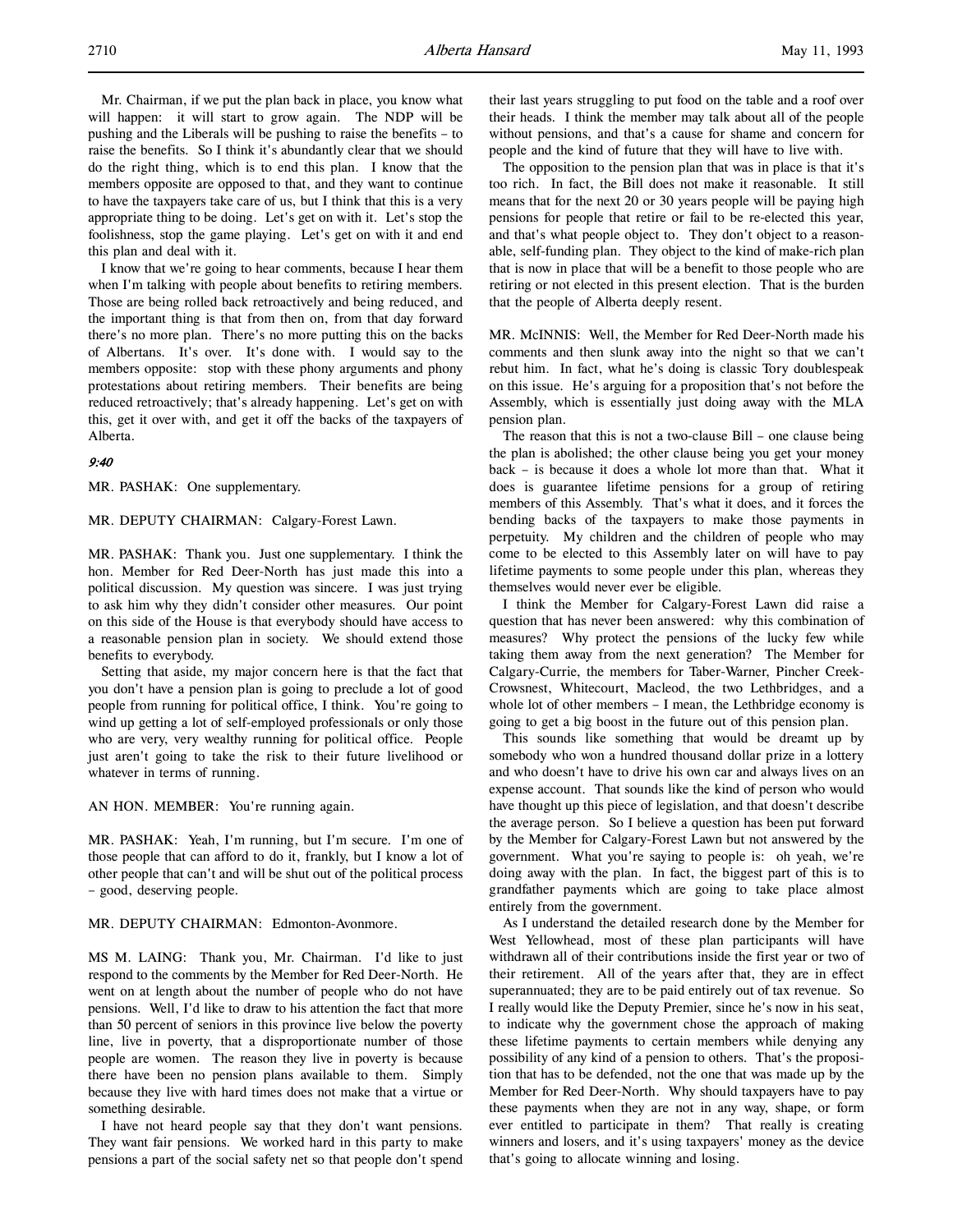# MR. DEPUTY CHAIRMAN: West Yellowhead.

MR. DOYLE: Thank you, Mr. Chairman. We've debated this in second reading and here at great length, but it's been well explained by the Member for Edmonton-Jasper Place and by my colleague from Calgary-Forest Lawn that the people were not upset about MLAs having pensions. Everybody in the work force today that has a reasonable job should have a reasonable salary and a reasonable pension.

Having worked in the private sector and in my own private business for some years in a general store – while working at the power company I was able to pay into a pension plan. When I came to the Legislature, Mr. Chairman, of course that pension plan was in abeyance. I could have it or they would keep it or whatever arrangement could best be worked out. So with a fiveyear leave of absence from the power company, I was able to negotiate that I get the pension plan plus the company share, and I can self-administer that plan. It was much easier than them handling it because they had no way that I could keep paying into it. Having a pension plan with the Legislature, I felt it was the best way to administer it.

I introduced a Bill, Mr. Chairman, in 1990, 1991, and in 1992 when I found it incredibly out of line for taxpayers to have to pay backbenchers of the government of the day pensions while they're at the same time working on committees and drawing their salaries. I would point to the Member for Whitecourt, who in 1986-87 drew \$11,734 and in 1987-1988 drew \$14,093. In '88- 89 that same member drew \$14,297 and in 1989-90, the year he went back into cabinet, drew \$550. That's according to the public accounts of the Alberta Legislature. That was a total of \$40,679. That same member held a cheque for the seniors of Grande Cache for some \$26,000 for two months while they had to get an overdraft to pay the bills in that community and then flew up in a government plane with staff to deliver it some months later. I've heard from the seniors what they think about this member and his sticking his nose into another riding.

## 9:50

Mr. Chairman, in the 1992 Budget Address on April 13, one year and 28 days ago, on page 24 it was read that

changes [will also be] made to the MLA pension plan. Pension contributions by MLAs will be increased by 33%. Former Cabinet Ministers and other elected officials will not be allowed, in the future, to receive Alberta pensions while still sitting in the Legislative Assembly or holding a government appointment.

Well, that hasn't stopped, Mr. Chairman. Almost \$100,000 of taxpayers' money has slipped into the pockets of back-bench MLAs. It's an incredible thing, something that does not happen in other provinces and something that should never have happened in this province.

Last week we released a figure showing . . .

# Point of Order Improper Inferences

MR. GOGO: A point of order, Mr. Chairman.

MR. DEPUTY CHAIRMAN: The Member for Lethbridge-West on a point of order.

MR. GOGO: Mr. Chairman, I'm extremely reluctant to rise in my place with the hon. Member for West Yellowhead speaking, but he's made several allegations, one by inference, to the hon. Member for Whitecourt. He just made another about government backbenchers, if I'm quoting him accurately – if not, I can wait

for the Blues – slipping \$100,000 into their pockets. Mr. Chairman, that's clearly not the language that . . .

MR. McINNIS: Citation?

MR. GOGO: Well, 23(i), hon. Member for Edmonton-Jasper Place, if you'd care to look. We don't need that kind of stuff. If the cabinet or this government has authorized certain payments, then surely, Mr. Chairman, the Auditor General sits in judgment of that, and to have that kind of language coming from that member about another hon. member clearly – clearly – is unacceptable.

MR. DOYLE: Mr. Chairman, if the truth hurts, it's too bad. It's just too bad that the truth hurts some of you guys that have ripped off the taxpayers in this province.

MR. DEPUTY CHAIRMAN: Order. [interjections] Order. [interjections] Order, hon. member. Do you have any comments with respect to the purported point of order?

MR. DOYLE: That's it, Mr. Chairman. Those are the truths. Those are the records from the library and from the public accounts of this province.

# Chairman's Ruling

# Relevance

MR. DEPUTY CHAIRMAN: Thank you, hon. member. Order please. I was about to interrupt you myself to cite a different Standing Order. That would be Standing Order 62(1), with regard to debate and speeches in the Committee of the Whole, and I would draw your attention to Standing Order 62(2): "Speeches in committees of the whole Assembly must be strictly relevant to the item or section under consideration." While you have cited a number of examples to reinforce your argument, they are really not "strictly relevant to the item or section under consideration." I would urge you, for the benefit of all members and for the quality of debate, to subscribe to the Standing Order I just referenced.

#### Debate Continued

MR. DOYLE: Thank you, Mr. Chairman. In order to become relevant to this debate, then, I would like to move the following amendment. I would like this Bill hereby amended as follows.

### Point of Order **Amendments**

MR. GOGO: Mr. Chairman, a point of order, please.

MR. DEPUTY CHAIRMAN: Yes. Lethbridge-West on a point of order.

MR. GOGO: Mr. Chairman, I wonder if hon. members could be in receipt of a proposed amendment before the hon. member speaks to it.

MR. DEPUTY CHAIRMAN: Thank you, hon. member. The amendments are being distributed.

MR. DOYLE: Thank you, Mr. Chairman.

MR. DEPUTY CHAIRMAN: If you wouldn't mind just giving the pages time to distribute the amendments, then we'll have you carry on. This will just take a second.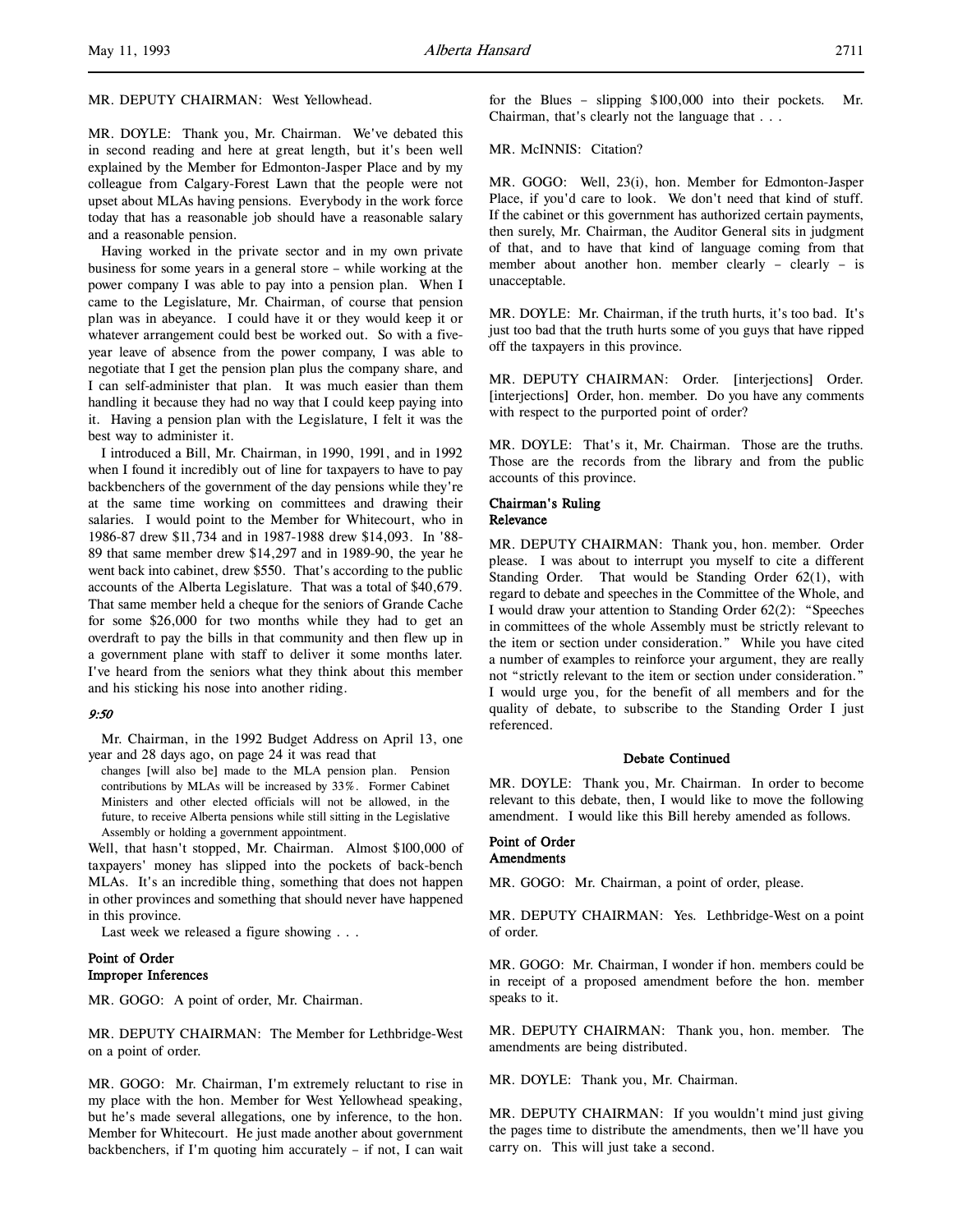All right; I think we're 99 percent there, and as you draw breath, I'm sure it will be 100 percent there. West Yellowhead.

#### Debate Continued

MR. DOYLE: Thank you, Mr. Chairman. I'd like to move the following amendment. The Bill is hereby amended as follows: A, section 32 as it amends section 17, is amended by adding before proposed subsection (3) the following:

(3.1) Where the application of subsection (3) has resulted in payments having been made between March 20, 1989 and plan closure, the recipient is liable to and shall repay to the plan a sum equal to the amount of such payments plus interest.

MR. DEPUTY CHAIRMAN: Hon. member, I would now again, just to make it easier on all concerned, re-reference Standing Order 62(2) and then remind you that your comments from here on in must be strictly relevant to the amendment you've just proposed.

MR. DOYLE: I intend my comments to be with this amendment, because this amendment deals with the double-dipping, Mr. Chairman. It deals strictly with double-dipping, because it's a point that the taxpayers around this province are fed up with, sick and tired of, and wanted to end many years ago. But the government, even though it had promised to do it, did not do it.

Mr. Chairman, I was about to say that the New Democrats recently released some papers on pensions and double-dipping, reporting that 93 percent or more of the \$33 million of the pension benefits that will be paid to retiring MLAs will have to be paid directly by the taxpayers. On double-dipping, I would like to remind the Assembly that the Member for Taber-Warner has already drawn some \$96,600 out of the pension plan since 1987. This means that all his contributions will be drawn out within the next seven months. That particular member, according to figures recently produced, has paid in \$137,852 and will go on a pension of \$71,270 a year. He'll be using the pension money that he has put into that plan, plus interest, within seven months, and he'll be on the dole of the taxpayers from now until eternity for him. There are many other members that are on the same practice, and I just wanted to bring that to the attention of the Legislature. I would wait to see what other members have to say about this amendment.

MR. DEPUTY CHAIRMAN: Is the committee ready for the question on the amendment?

HON. MEMBERS: Question.

MR. DEPUTY CHAIRMAN: All those in favour of the amendment proposed by the hon. Member for West Yellowhead, please say aye.

SOME HON. MEMBERS: Aye.

MR. DEPUTY CHAIRMAN: Those opposed, say no.

SOME HON. MEMBERS: No.

MR. DEPUTY CHAIRMAN: The amendment is defeated.

[Several members rose calling for a division. The division bell was rung]

#### 10:00

[Eight minutes having elapsed, the Assembly divided]

| For the motion:     |             |                |
|---------------------|-------------|----------------|
| Dickson             | Hawkesworth | McInnis        |
| Doyle               | Laing, M.   | Mitchell       |
| Fox                 | MacDonald   | Pashak         |
| Gibeault            |             |                |
| Against the motion: |             |                |
| Black               | Hyland      | Severtson      |
| Brassard            | Kowalski    | Shrake         |
| Calahasen           | Laing, B.   | <b>Stewart</b> |
| Cardinal            | Lund        | <b>Tannas</b>  |
| Clegg               | McFarland   | Thurber        |
| Dinning             | Mirosh      | Trynchy        |
| <b>Drobot</b>       | Moore       | Weiss          |
| Elliott             | Musgrove    | Woloshyn       |
| Fischer             | Schumacher  |                |
| Totals:             | For $-10$   | Against – 26   |
|                     |             |                |

[Motion on amendment lost]

MR. FOX: Sir, on a procedural motion.

MR. DEPUTY CHAIRMAN: Vegreville.

MR. FOX: I would move, Mr. Chairman, that on any subsequent standing votes held in committee this evening, the period of time between the bell ringing be shortened from eight minutes to one.

MR. DEPUTY CHAIRMAN: Those in favour?

HON. MEMBERS: Agreed.

MR. DEPUTY CHAIRMAN: Carried. So ordered. The Member for Calgary-Mountain View.

MR. HAWKESWORTH: Well, thank you, Mr. Chairman. I'd like to move an amendment to Bill 66: parts A, B, and C. I believe all hon. members have received a copy of it at their desk.

Part A amends section 8 of Bill 66, and in so doing, it eliminates a loophole that would allow members to make a last-minute purchase of prior service under a previous pension plan. As the Bill is currently written, if members are eligible to purchase prior service, they have up until before the "plan closure." It would be changed by adding in its place instead the date "April 30th, 1993," a date past, so it would mean that had a member not made an application before April 30, they would now be ineligible. This would prevent a member now as we're in the final days, the final moments perhaps, final week of this Legislature. Members may, in fact, as we speak be making arrangements to purchase prior service under another plan and bring thereby themselves greater years of service under the MLA pension plan and boost the amount they would be eligible for upon their retirement or defeat. So amendment A to section 8 is being proposed to be changed in order to close that loophole.

## 10:10

The B section of the amendment is to change the age and service factor from age "55," which it is now, to "65," which means that members would have to have their age plus years of service as MLA add up to 65 rather than the current 55. This, Mr. Chairman, would make it more difficult for members to qualify immediately. They would have to wait a longer period of time before they would qualify under this legislation.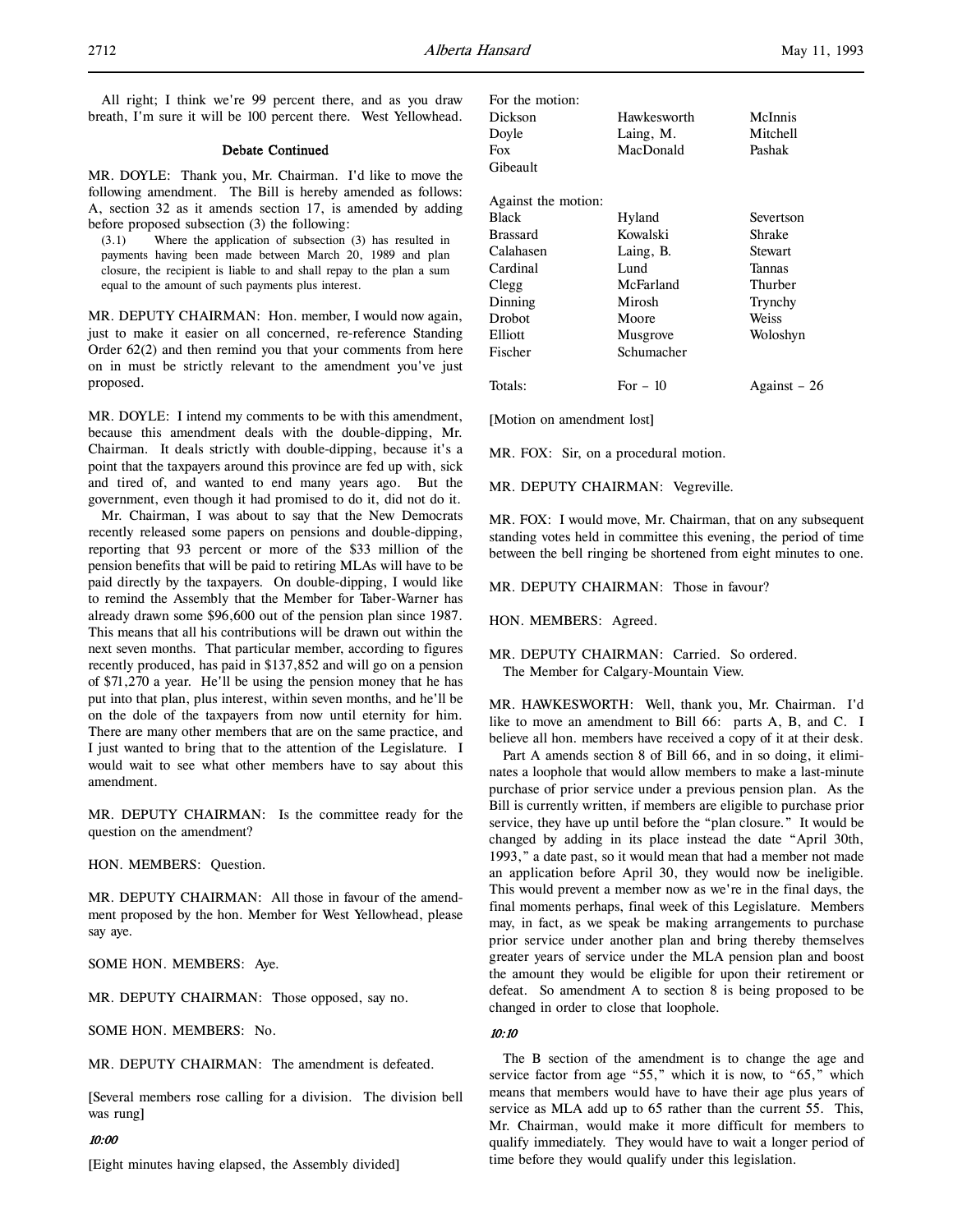Thirdly, Mr. Chairman, clause C is to amend section 35. It addresses the cost of living adjustment clause in the MLA pension plan to bring the MLA pension plan more in line with Revenue Canada and the Income Tax Act and other legislation. My understanding is that the COLA clause, the cost of living adjustment clause, in other pension plans – 60 percent of the rate of inflation on an annual basis would be the adjustment made in other pension plans. What is proposed for the MLAs pension plan, as I understand it, is that the COLA percentage would be 75 percent of inflation. It's a much more generous rate for MLAs than exists for other pension plans, and it's my contention and the contention of the New Democrat caucus that this loophole ought to be closed as well and that the MLA pension plan be brought more in line with other pension plans in the public service.

HON. MEMBERS: Question.

MR. DEPUTY CHAIRMAN: I hear the call for the question on the amendment as proposed by the Member for Calgary-Mountain View on behalf of the Member for Edmonton-Strathcona. All those in favour of the amendment, please say aye.

SOME HON. MEMBERS: Aye.

MR. DEPUTY CHAIRMAN: Those opposed, please say no.

#### SOME HON. MEMBERS: No.

MR. DEPUTY CHAIRMAN: The amendment is defeated. A division, and the one-minute rule is in effect, as previously agreed to by the committee.

[Several members rose calling for a division. The division bell was rung]

[One minute having elapsed, the Assembly divided]

For the motion: Dickson Hawkesworth McInnis Fox Laing, M. Mitchell Gibeault MacDonald Pashak Against the motion: Black Hyland Severtson Bogle Kowalski Shrake Brassard Laing, B. Stewart Calahasen Lund Tannas Cardinal McFarland Thurber Clegg Mirosh Trynchy Dinning Moore Weiss Drobot Musgrove Woloshyn Fischer Schumacher Totals: For  $-9$  Against  $-26$ 

[Motion on amendment lost]

MR. DEPUTY CHAIRMAN: The Member for Vegreville.

MR. FOX: Thank you, Mr. Chairman. I would just observe in this adjourned debate in committee that we on this side have done our very best to amend this Bill, to make some significant changes. In the first instance an amendment was proposed by the hon. Member for Edmonton-Strathcona that would have dealt very

effectively with the issue of retroactivity. It would have ensured that the benefits that accrued to members under the existing MLAs Pension Plan Act, that is extinguished by Bill 66, would be fair and reasonable and based on terms and conditions in place when all of us were elected in 1989. I regret that that amendment didn't pass. There was a subsequent amendment by the Member for West Yellowhead, dealing with the specific issue of doubledipping. That also failed to receive the endorsement of government members of the House. Then a very important series of amendments was placed before the House by the hon. Member for Calgary-Mountain View on behalf of the Member for Edmonton-Strathcona, dealing with the issue of prior service and the age at which pension eligibility occurs, whether it be 55 in the existing Act or 65 as we were recommending, as well as an important section dealing with the cost of living allowance that has been applied traditionally to the MLAs pension plan to make it line up with the rules that are in place for the public-sector pension plan Acts.

Mr. Chairman, I regret that these amendments didn't pass, but let the record show that we did our best to convince the government of the merits of our position and arguments, and they in the majority voted us down.

MR. DEPUTY CHAIRMAN: Any further discussion on Bill 66? The Member for Highwood.

#### 10:20

MR. TANNAS: Thank you, Mr. Chairman. I've enjoyed the simulation of virtue and goodness as offered by nether regions on this topic and the putting forth of amendments, some of them not dissimilar to a Bill that was in this House not so very long ago which, question after question during question period, they assailed from every angle. We have been treated to attacks on the notion of living allowance for people who live at some distance from this building. That came under great attack. The idea of severance pay and so on and pensions . . . Now that a very clear and decisive action has been taken on the pension plans, we see all kinds of movement in a backward way. The question is: what do you really want?

MR. DEPUTY CHAIRMAN: The Member for Calgary-Buffalo.

MR. DICKSON: Thank you, Mr. Chairman. I want to express my concern and regret on behalf of the Liberal caucus that after the stages this Assembly has gone through in dealing with Bill 66, (No. 2), we're still left with a Bill that is fundamentally badly flawed, a Bill that still does not address the demands and the concerns that Albertans have, a Bill that in effect addresses straw men and bogus issues, issues that aren't of tremendous concern to ordinary Albertans. It inadequately deals with retiring members who are getting pensions which by any standard are excessive. At the other end, by eliminating all pensions for members in the future, it represents a kind of ineffective and unresponsive kind of action, sir, that we've come to expect from this government.

I simply indicate, Mr. Chairman, on behalf of the Liberal caucus our disappointment that members opposite have not listened to what Albertans have been saying loudly and clearly and consistently. They want fair treatment for MLAs in the future in terms of a modest pension. They want dramatic action in terms of scaling back excessive pension benefits which retiring members will still receive under Bill 66. I still assert, sir, that what Albertans want to see is a self-funded, defined contribution plan similar to that set out in the Liberal Bill introduced some days back.

Thank you, Mr. Chairman.